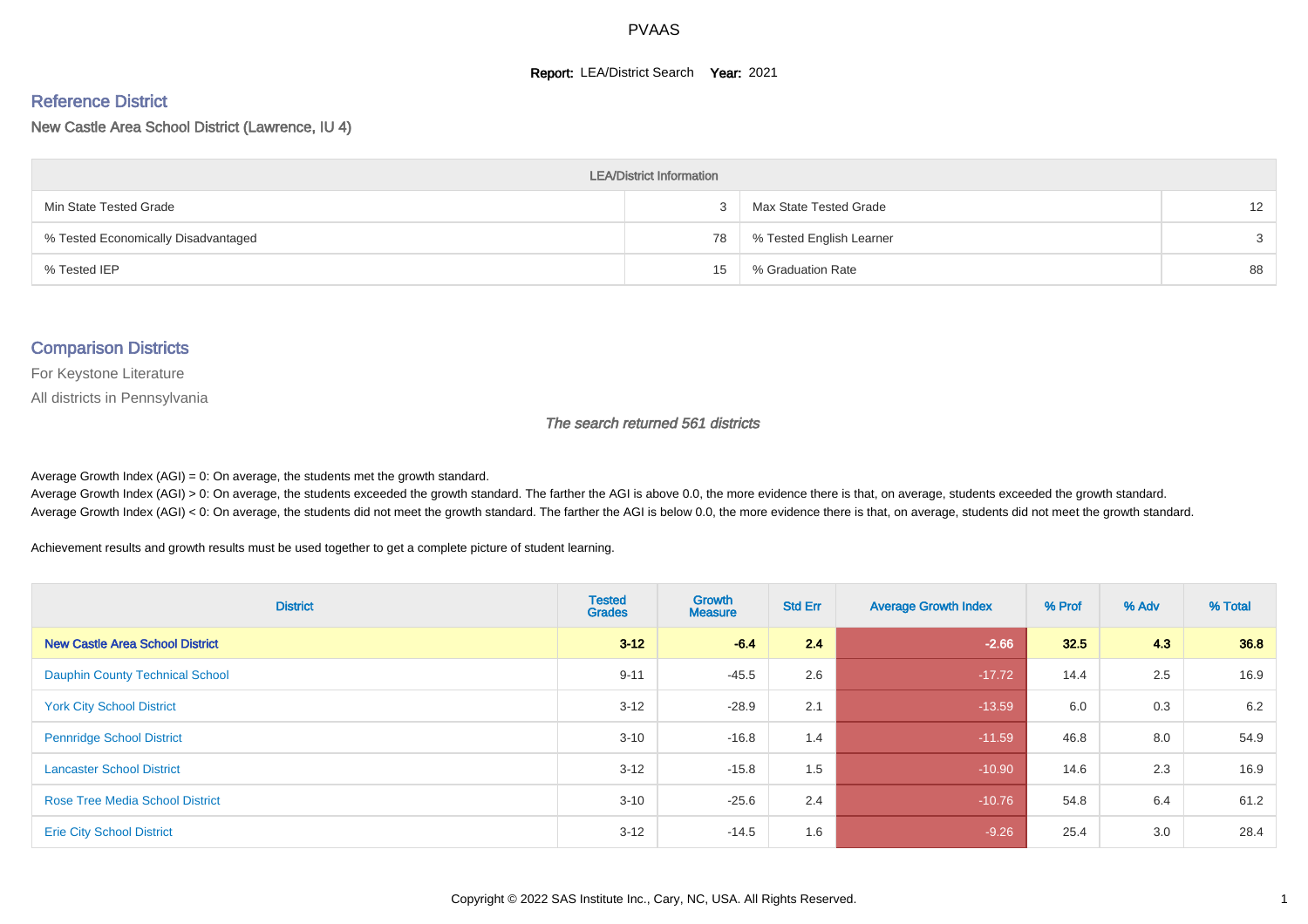| <b>District</b>                              | <b>Tested</b><br><b>Grades</b> | <b>Growth</b><br><b>Measure</b> | <b>Std Err</b> | <b>Average Growth Index</b> | % Prof | % Adv | % Total |
|----------------------------------------------|--------------------------------|---------------------------------|----------------|-----------------------------|--------|-------|---------|
| <b>New Castle Area School District</b>       | $3 - 12$                       | $-6.4$                          | 2.4            | $-2.66$                     | 32.5   | 4.3   | 36.8    |
| <b>Shikellamy School District</b>            | $3 - 10$                       | $-22.3$                         | 2.5            | $-8.92$                     | 33.3   | 6.1   | 39.5    |
| <b>West Side CTC</b>                         | $9 - 10$                       | $-37.4$                         | 4.3            | $-8.64$                     | 8.8    | 0.0   | 8.8     |
| <b>Norristown Area School District</b>       | $3 - 12$                       | $-12.8$                         | 1.6            | $-7.98$                     | 23.5   | 2.3   | 25.7    |
| Owen J Roberts School District               | $3 - 11$                       | $-12.3$                         | 1.6            | $-7.61$                     | 57.0   | 11.9  | 69.0    |
| <b>Hatboro-Horsham School District</b>       | $3 - 11$                       | $-12.8$                         | 1.7            | $-7.47$                     | 45.6   | 7.2   | 52.8    |
| Philipsburg-Osceola Area School District     | $3 - 11$                       | $-24.8$                         | 3.3            | $-7.43$                     | 19.7   | 2.6   | 22.4    |
| <b>Chambersburg Area School District</b>     | $3 - 11$                       | $-9.5$                          | 1.3            | $-7.20$                     | 42.7   | 8.6   | 51.4    |
| <b>Northwestern School District</b>          | $3 - 11$                       | $-24.9$                         | 3.5            | $-7.13$                     | 42.6   | 2.9   | 45.6    |
| <b>Bristol Township School District</b>      | $3 - 11$                       | $-13.9$                         | 2.0            | $-7.05$                     | 31.0   | 3.7   | 34.7    |
| <b>Curwensville Area School District</b>     | $3 - 11$                       | $-27.9$                         | 4.1            | $-6.72$                     | 42.5   | 4.1   | 46.6    |
| Mifflinburg Area School District             | $3 - 11$                       | $-15.8$                         | 2.5            | $-6.30$                     | 42.4   | 4.0   | 46.4    |
| Lackawanna Trail School District             | $3 - 10$                       | $-21.7$                         | 3.5            | $-6.20$                     | 38.5   | 1.5   | 40.0    |
| <b>Lawrence County CTC</b>                   | $10 - 11$                      | $-21.7$                         | 3.6            | $-6.05$                     | 19.8   | 0.0   | 19.8    |
| <b>Ringgold School District</b>              | $3 - 11$                       | $-14.7$                         | 2.4            | $-6.04$                     | 41.5   | 7.9   | 49.4    |
| <b>Abington School District</b>              | $3 - 10$                       | $-11.5$                         | 1.9            | $-6.00$                     | 56.2   | 11.6  | 67.8    |
| <b>Springfield Township School District</b>  | $3 - 11$                       | $-18.9$                         | 3.2            | $-5.88$                     | 62.6   | 3.6   | 66.3    |
| <b>Solanco School District</b>               | $3 - 11$                       | $-11.0$                         | 2.0            | $-5.55$                     | 41.6   | 4.5   | 46.1    |
| <b>Exeter Township School District</b>       | $3 - 11$                       | $-10.4$                         | 1.9            | $-5.44$                     | 50.6   | 2.7   | 53.3    |
| <b>Southern Fulton School District</b>       | $3 - 11$                       | $-23.7$                         | 4.4            | $-5.37$                     | 34.2   | 10.5  | 44.7    |
| <b>Mastery Charter School - Gratz Campus</b> | $7 - 10$                       | $-23.9$                         | 4.5            | $-5.29$                     | 2.9    | 0.0   | 2.9     |
| <b>Plum Borough School District</b>          | $3 - 11$                       | $-11.3$                         | 2.2            | $-5.19$                     | 51.1   | 9.0   | 60.1    |
| <b>Titusville Area School District</b>       | $3 - 11$                       | $-13.2$                         | 2.6            | $-4.99$                     | 43.2   | 4.8   | 48.0    |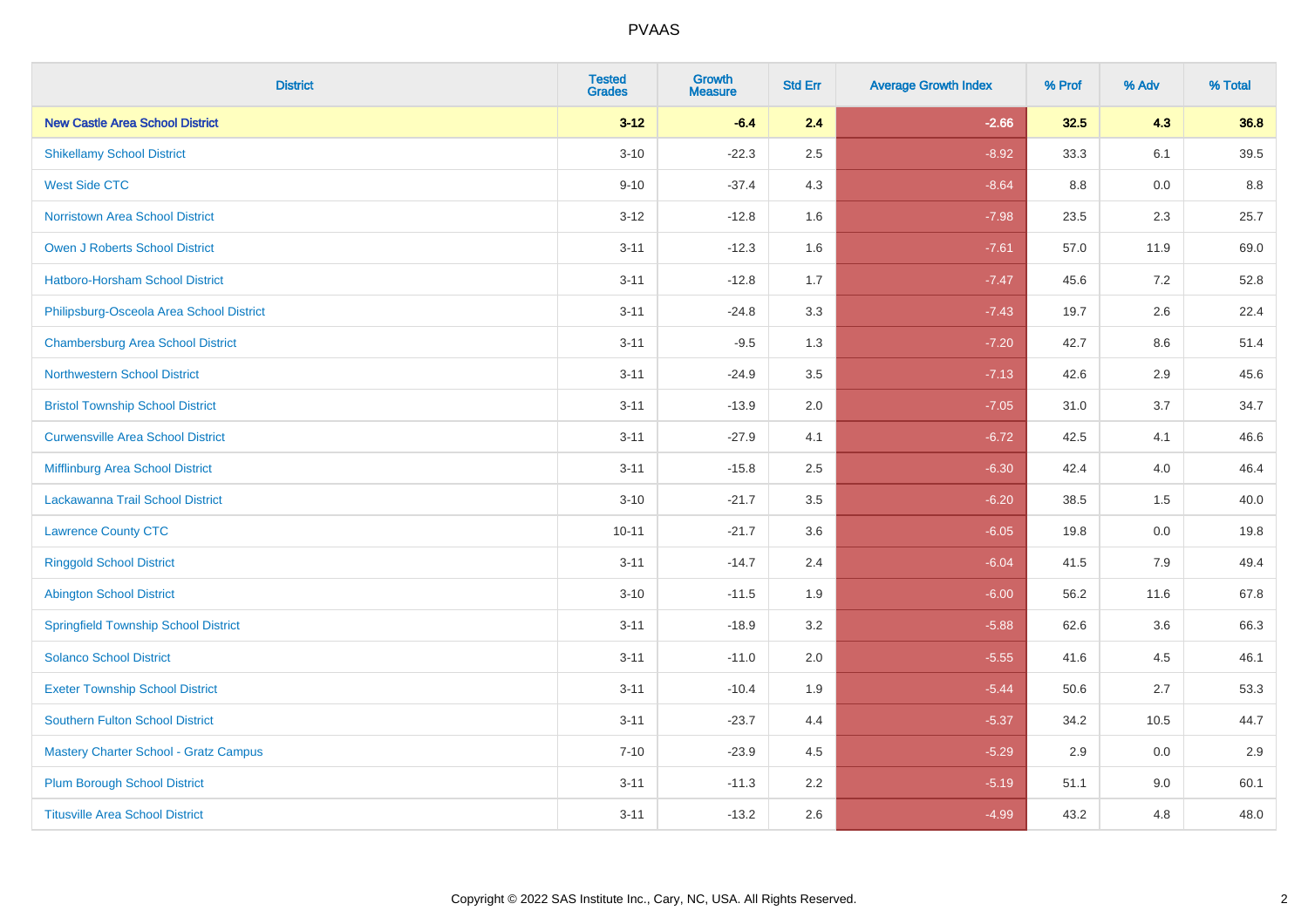| <b>District</b>                                | <b>Tested</b><br><b>Grades</b> | <b>Growth</b><br><b>Measure</b> | <b>Std Err</b> | <b>Average Growth Index</b> | % Prof | % Adv | % Total |
|------------------------------------------------|--------------------------------|---------------------------------|----------------|-----------------------------|--------|-------|---------|
| <b>New Castle Area School District</b>         | $3 - 12$                       | $-6.4$                          | 2.4            | $-2.66$                     | 32.5   | 4.3   | 36.8    |
| Southern Columbia Area School District         | $3 - 11$                       | $-14.6$                         | 3.0            | $-4.92$                     | 55.0   | 4.0   | 59.0    |
| Schuylkill Haven Area School District          | $3 - 11$                       | $-15.3$                         | 3.1            | $-4.87$                     | 49.7   | 2.4   | 52.1    |
| <b>Bucks County Technical High School</b>      | $9 - 10$                       | $-12.0$                         | 2.5            | $-4.84$                     | 35.9   | 3.2   | 39.2    |
| <b>Tacony Academy Charter School</b>           | $3 - 11$                       | $-14.7$                         | 3.0            | $-4.82$                     | 22.4   | 1.8   | 24.1    |
| <b>Tulpehocken Area School District</b>        | $3 - 12$                       | $-13.7$                         | 2.8            | $-4.81$                     | 36.7   | 2.8   | 39.4    |
| <b>Frazier School District</b>                 | $3 - 11$                       | $-17.2$                         | 3.7            | $-4.70$                     | 37.1   | 1.6   | 38.7    |
| <b>Riverside Beaver County School District</b> | $3 - 11$                       | $-14.0$                         | 3.0            | $-4.64$                     | 49.4   | 8.8   | 58.2    |
| <b>Penns Manor Area School District</b>        | $3 - 12$                       | $-17.0$                         | 3.7            | $-4.52$                     | 29.7   | 3.1   | 32.8    |
| <b>Annville-Cleona School District</b>         | $3 - 12$                       | $-12.1$                         | 2.7            | $-4.46$                     | 34.9   | 7.8   | 42.6    |
| Lampeter-Strasburg School District             | $3 - 12$                       | $-8.6$                          | 2.0            | $-4.33$                     | 55.1   | 9.8   | 64.8    |
| <b>Butler Area School District</b>             | $3 - 11$                       | $-6.5$                          | 1.5            | $-4.26$                     | 42.5   | 9.4   | 51.9    |
| Southern Tioga School District                 | $3 - 11$                       | $-11.5$                         | 2.7            | $-4.25$                     | 47.8   | 6.4   | 54.3    |
| <b>South Park School District</b>              | $3 - 11$                       | $-11.3$                         | 2.7            | $-4.23$                     | 53.5   | 13.7  | 67.3    |
| <b>West Mifflin Area School District</b>       | $3 - 12$                       | $-12.3$                         | 2.9            | $-4.22$                     | 39.7   | 10.3  | 50.0    |
| <b>Columbia-Montour AVTS</b>                   | $9 - 10$                       | $-12.5$                         | 3.0            | $-4.16$                     | 22.3   | 0.6   | 22.9    |
| Jefferson County-Dubois AVTS                   | $9 - 11$                       | $-16.2$                         | 3.9            | $-4.16$                     | 23.0   | 0.0   | 23.0    |
| <b>Wellsboro Area School District</b>          | $3 - 11$                       | $-12.4$                         | 3.0            | $-4.11$                     | 49.2   | 11.9  | 61.1    |
| <b>Avonworth School District</b>               | $3 - 10$                       | $-12.6$                         | 3.1            | $-4.01$                     | 59.8   | 4.6   | 64.4    |
| <b>Big Spring School District</b>              | $3 - 11$                       | $-9.8$                          | 2.4            | $-4.00$                     | 38.6   | 8.9   | 47.5    |
| Catasauqua Area School District                | $3 - 12$                       | $-12.1$                         | 3.0            | $-4.00$                     | 36.8   | 7.6   | 44.3    |
| Southern Huntingdon County School District     | $3 - 11$                       | $-12.9$                         | 3.2            | $-3.98$                     | 32.5   | 2.5   | 35.0    |
| <b>Minersville Area School District</b>        | $3 - 11$                       | $-14.4$                         | 3.7            | $-3.90$                     | 39.3   | 3.3   | 42.6    |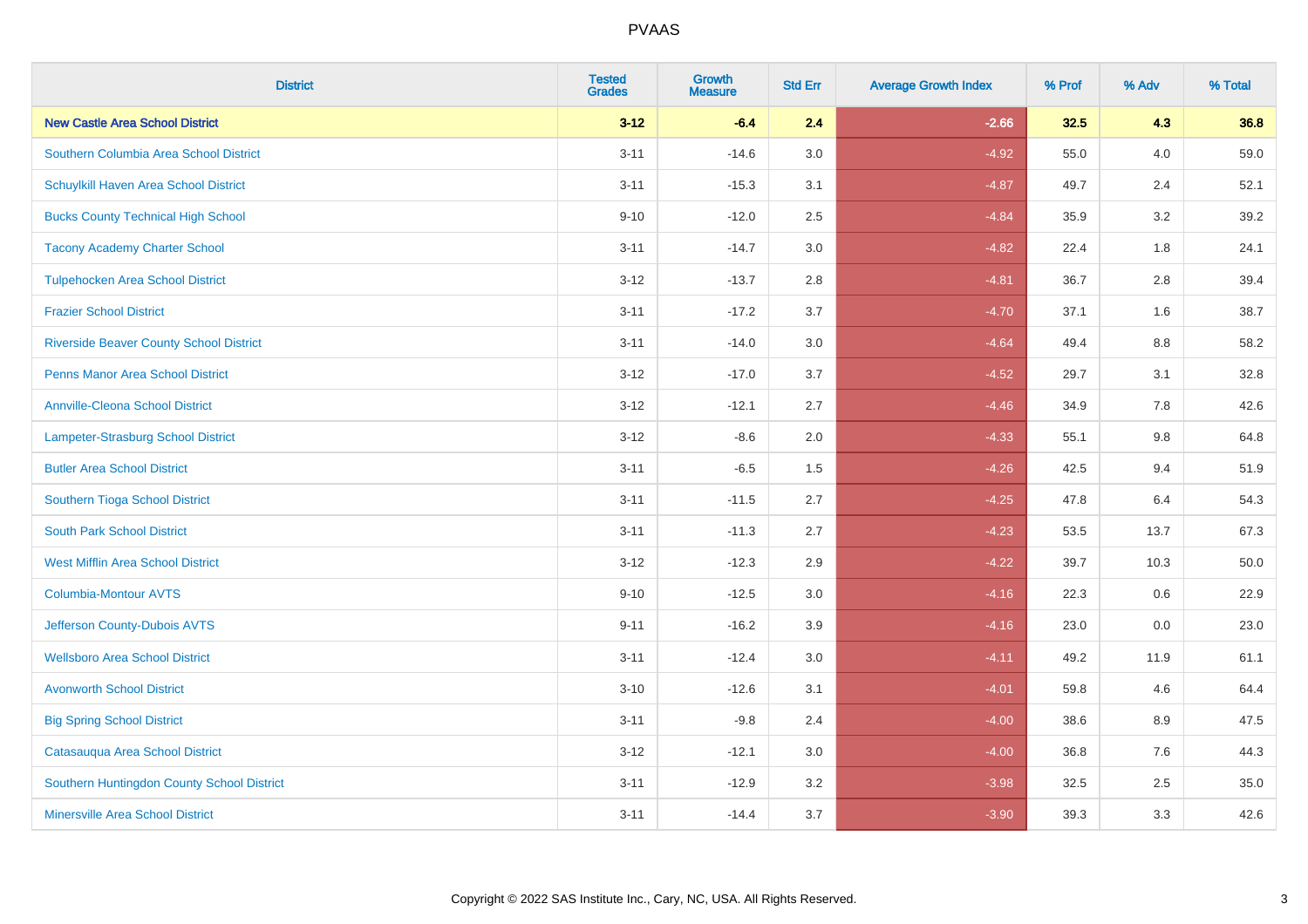| <b>District</b>                               | <b>Tested</b><br><b>Grades</b> | <b>Growth</b><br><b>Measure</b> | <b>Std Err</b> | <b>Average Growth Index</b> | % Prof | % Adv   | % Total |
|-----------------------------------------------|--------------------------------|---------------------------------|----------------|-----------------------------|--------|---------|---------|
| <b>New Castle Area School District</b>        | $3 - 12$                       | $-6.4$                          | 2.4            | $-2.66$                     | 32.5   | 4.3     | 36.8    |
| <b>Bradford Area School District</b>          | $3 - 12$                       | $-9.3$                          | 2.4            | $-3.87$                     | 45.8   | $8.3\,$ | 54.2    |
| <b>Marion Center Area School District</b>     | $3 - 10$                       | $-12.0$                         | 3.1            | $-3.87$                     | 33.7   | 1.1     | 34.8    |
| Northern Lehigh School District               | $3 - 12$                       | $-10.4$                         | 2.7            | $-3.82$                     | 28.0   | 9.3     | 37.3    |
| Propel Charter School - Braddock Hills        | $3 - 11$                       | $-13.6$                         | 3.6            | $-3.81$                     | 9.7    | 1.6     | 11.3    |
| Johnsonburg Area School District              | $3 - 11$                       | $-14.1$                         | 3.9            | $-3.62$                     | 54.0   | 4.6     | 58.6    |
| <b>Berwick Area School District</b>           | $3 - 11$                       | $-9.3$                          | 2.6            | $-3.59$                     | 42.1   | 5.5     | 47.6    |
| <b>Ridgway Area School District</b>           | $3 - 11$                       | $-14.5$                         | 4.1            | $-3.56$                     | 49.0   | 9.8     | 58.8    |
| <b>Clearfield Area School District</b>        | $3 - 10$                       | $-9.4$                          | 2.6            | $-3.56$                     | 43.0   | 3.1     | 46.1    |
| <b>Moniteau School District</b>               | $3 - 11$                       | $-11.8$                         | 3.3            | $-3.56$                     | 50.0   | 6.3     | 56.3    |
| <b>Milton Area School District</b>            | $3 - 11$                       | $-8.7$                          | 2.5            | $-3.52$                     | 45.4   | 6.9     | 52.3    |
| <b>Penn-Delco School District</b>             | $3 - 11$                       | $-6.8$                          | 1.9            | $-3.51$                     | 46.6   | 3.2     | 49.8    |
| <b>Williamsburg Community School District</b> | $3 - 11$                       | $-14.3$                         | 4.1            | $-3.48$                     | 28.3   | $0.0\,$ | 28.3    |
| <b>Interboro School District</b>              | $3 - 12$                       | $-7.3$                          | 2.1            | $-3.43$                     | 46.6   | 4.8     | 51.4    |
| <b>Elizabeth Forward School District</b>      | $3 - 11$                       | $-8.4$                          | 2.4            | $-3.41$                     | 51.7   | 4.0     | 55.7    |
| <b>Steelton-Highspire School District</b>     | $3 - 11$                       | $-11.8$                         | 3.5            | $-3.40$                     | 14.5   | $0.0\,$ | 14.5    |
| <b>Neshannock Township School District</b>    | $3 - 10$                       | $-9.7$                          | 2.9            | $-3.34$                     | 62.4   | 5.6     | 67.9    |
| Maritime Academy Charter School               | $3 - 10$                       | $-11.4$                         | 3.5            | $-3.29$                     | 15.2   | 0.0     | 15.2    |
| <b>Tamaqua Area School District</b>           | $3 - 12$                       | $-8.2$                          | 2.5            | $-3.24$                     | 44.5   | 1.9     | 46.4    |
| <b>Waynesboro Area School District</b>        | $3 - 12$                       | $-6.1$                          | 1.9            | $-3.20$                     | 50.0   | 6.8     | 56.8    |
| <b>Boyertown Area School District</b>         | $3 - 11$                       | $-4.7$                          | 1.5            | $-3.17$                     | 55.2   | 11.3    | 66.5    |
| <b>Wallenpaupack Area School District</b>     | $3 - 11$                       | $-7.1$                          | 2.3            | $-3.09$                     | 40.8   | 2.4     | 43.1    |
| <b>Dubois Area School District</b>            | $3 - 11$                       | $-6.2$                          | 2.0            | $-3.07$                     | 50.9   | 13.4    | 64.3    |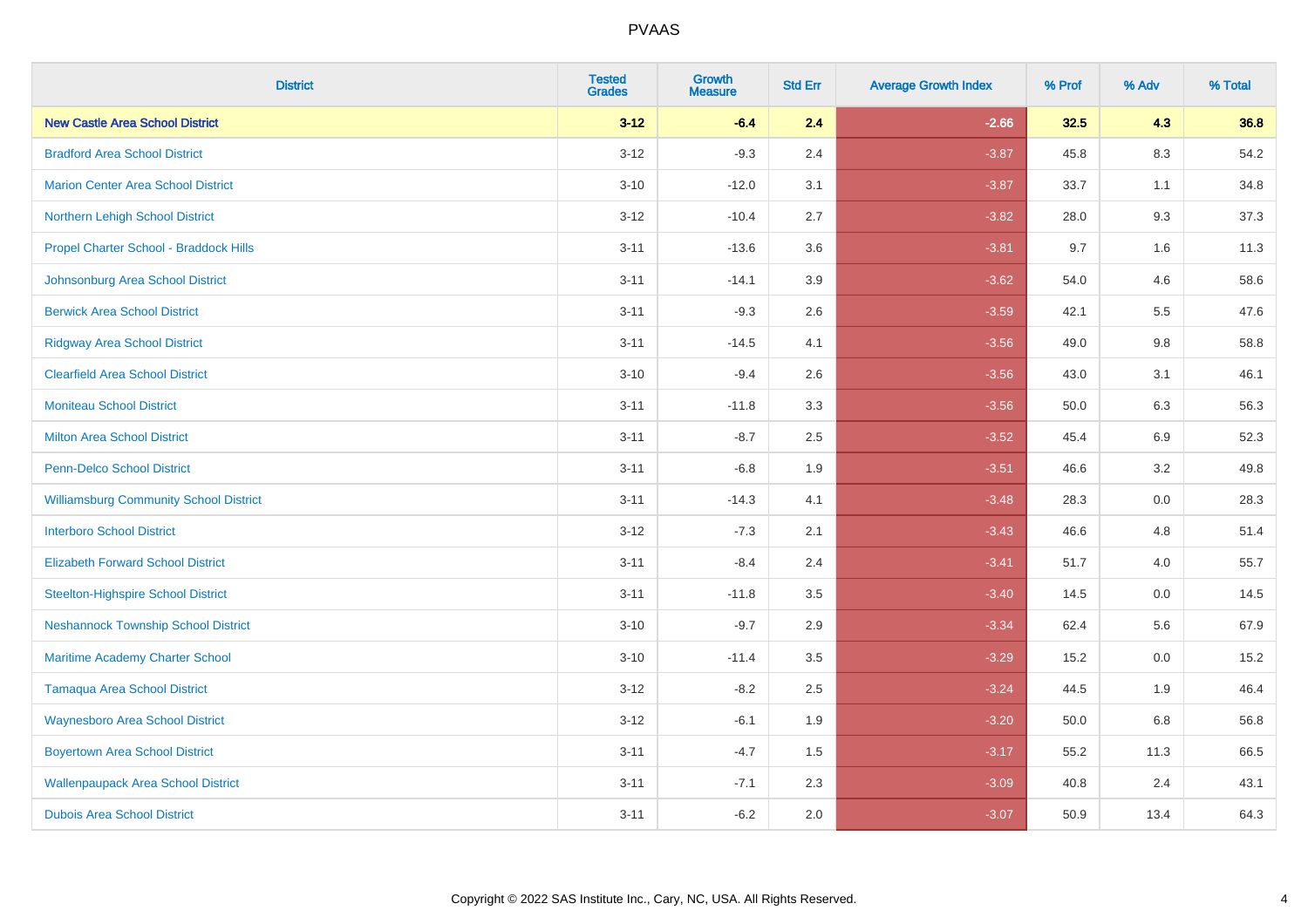| <b>District</b>                              | <b>Tested</b><br><b>Grades</b> | <b>Growth</b><br><b>Measure</b> | <b>Std Err</b> | <b>Average Growth Index</b> | % Prof | % Adv   | % Total |
|----------------------------------------------|--------------------------------|---------------------------------|----------------|-----------------------------|--------|---------|---------|
| <b>New Castle Area School District</b>       | $3 - 12$                       | $-6.4$                          | 2.4            | $-2.66$                     | 32.5   | 4.3     | 36.8    |
| <b>Palisades School District</b>             | $3 - 11$                       | $-8.7$                          | 2.8            | $-3.06$                     | 53.8   | 6.7     | 60.5    |
| <b>Pittsburgh School District</b>            | $3 - 11$                       | $-3.3$                          | 1.1            | $-3.04$                     | 33.9   | 8.2     | 42.1    |
| Philadelphia Academy Charter School          | $3 - 11$                       | $-8.9$                          | 2.9            | $-3.04$                     | 50.5   | $2.9\,$ | 53.4    |
| <b>North East School District</b>            | $3 - 11$                       | $-9.3$                          | 3.1            | $-3.02$                     | 62.6   | 14.4    | 77.0    |
| <b>Penn Hills School District</b>            | $3 - 11$                       | $-7.6$                          | 2.6            | $-2.94$                     | 33.1   | 0.7     | 33.8    |
| <b>Conneaut School District</b>              | $3 - 12$                       | $-7.5$                          | 2.6            | $-2.91$                     | 38.4   | 7.4     | 45.8    |
| <b>Easton Area School District</b>           | $3 - 12$                       | $-4.1$                          | 1.4            | $-2.91$                     | 39.9   | 4.0     | 43.9    |
| <b>Rochester Area School District</b>        | $3 - 11$                       | $-13.2$                         | 4.6            | $-2.89$                     | 19.5   | 1.3     | 20.8    |
| <b>Union City Area School District</b>       | $3 - 12$                       | $-10.2$                         | 3.6            | $-2.87$                     | 42.9   | $3.2\,$ | 46.0    |
| <b>Northern Potter School District</b>       | $3 - 12$                       | $-13.1$                         | 4.6            | $-2.84$                     | 37.5   | 0.0     | 37.5    |
| <b>Propel Charter School-Homestead</b>       | $3 - 11$                       | $-11.7$                         | 4.1            | $-2.84$                     | 15.9   | 0.0     | 15.9    |
| Nazareth Area School District                | $3 - 11$                       | $-4.7$                          | 1.7            | $-2.82$                     | 59.2   | 9.9     | 69.0    |
| <b>Carlisle Area School District</b>         | $3 - 11$                       | $-5.3$                          | 1.9            | $-2.81$                     | 54.0   | 6.3     | 60.3    |
| <b>Carmichaels Area School District</b>      | $3 - 10$                       | $-9.3$                          | 3.3            | $-2.81$                     | 35.1   | 1.4     | 36.5    |
| <b>Redbank Valley School District</b>        | $3 - 11$                       | $-9.5$                          | 3.4            | $-2.77$                     | 31.5   | 4.9     | 36.4    |
| <b>Highlands School District</b>             | $3 - 11$                       | $-7.4$                          | 2.7            | $-2.76$                     | 44.4   | 3.7     | 48.2    |
| <b>Forest Hills School District</b>          | $3 - 11$                       | $-7.3$                          | 2.7            | $-2.74$                     | 41.1   | 13.7    | 54.8    |
| <b>Trinity Area School District</b>          | $3 - 11$                       | $-5.4$                          | 2.0            | $-2.71$                     | 48.3   | 11.8    | 60.1    |
| <b>Propel Charter School-Montour</b>         | $3 - 10$                       | $-10.7$                         | 3.9            | $-2.71$                     | 13.7   | 0.0     | 13.7    |
| South Allegheny School District              | $3 - 11$                       | $-8.8$                          | 3.2            | $-2.70$                     | 40.5   | 0.0     | 40.5    |
| <b>Quakertown Community School District</b>  | $3 - 12$                       | $-4.4$                          | 1.6            | $-2.70$                     | 56.5   | 10.0    | 66.6    |
| <b>Blairsville-Saltsburg School District</b> | $3 - 11$                       | $-8.0$                          | 3.0            | $-2.68$                     | 37.3   | 7.0     | 44.3    |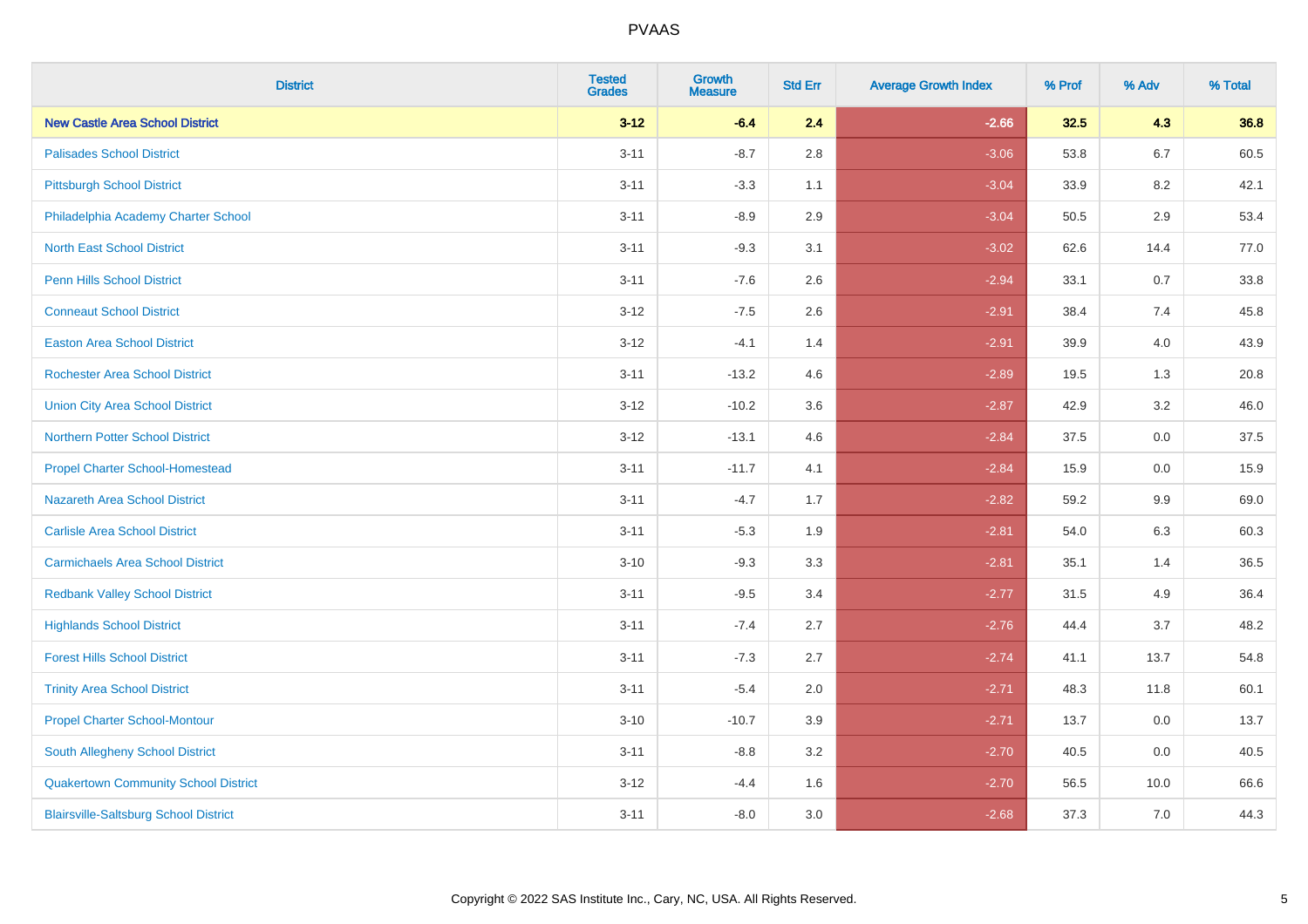| <b>District</b>                               | <b>Tested</b><br><b>Grades</b> | Growth<br><b>Measure</b> | <b>Std Err</b> | <b>Average Growth Index</b> | % Prof | % Adv | % Total |
|-----------------------------------------------|--------------------------------|--------------------------|----------------|-----------------------------|--------|-------|---------|
| <b>New Castle Area School District</b>        | $3 - 12$                       | $-6.4$                   | 2.4            | $-2.66$                     | 32.5   | 4.3   | 36.8    |
| <b>Harbor Creek School District</b>           | $3 - 11$                       | $-7.1$                   | 2.7            | $-2.67$                     | 48.8   | 15.2  | 64.0    |
| <b>Pine Grove Area School District</b>        | $3 - 11$                       | $-7.7$                   | 2.9            | $-2.66$                     | 42.3   | 7.7   | 50.0    |
| <b>New Castle Area School District</b>        | $3 - 12$                       | $-6.4$                   | 2.4            | $-2.66$                     | 32.5   | 4.3   | 36.8    |
| Northern Tioga School District                | $3 - 12$                       | $-7.5$                   | 2.8            | $-2.64$                     | 54.0   | 1.2   | 55.2    |
| <b>Dunmore School District</b>                | $3 - 11$                       | $-7.7$                   | 2.9            | $-2.62$                     | 34.0   | 7.2   | 41.2    |
| <b>Coatesville Area School District</b>       | $3 - 11$                       | $-4.4$                   | 1.7            | $-2.62$                     | 36.3   | 4.2   | 40.5    |
| <b>Northwest Area School District</b>         | $3 - 10$                       | $-10.0$                  | 3.8            | $-2.59$                     | 34.6   | 7.3   | 41.8    |
| <b>Blue Mountain School District</b>          | $3 - 10$                       | $-5.8$                   | 2.3            | $-2.56$                     | 46.6   | 8.5   | 55.1    |
| <b>Slippery Rock Area School District</b>     | $3 - 11$                       | $-6.3$                   | $2.5\,$        | $-2.51$                     | 56.2   | 9.5   | 65.7    |
| <b>North Star School District</b>             | $3 - 11$                       | $-8.7$                   | 3.5            | $-2.51$                     | 47.8   | 6.0   | 53.7    |
| <b>Mahanoy Area School District</b>           | $3 - 10$                       | $-9.0$                   | 3.6            | $-2.49$                     | 26.2   | 1.6   | 27.9    |
| <b>Keystone Central School District</b>       | $3 - 11$                       | $-5.1$                   | 2.0            | $-2.46$                     | 44.7   | 4.6   | 49.4    |
| <b>Sugar Valley Rural Charter School</b>      | $3 - 11$                       | $-11.0$                  | 4.5            | $-2.46$                     | 14.9   | 0.0   | 14.9    |
| <b>Mohawk Area School District</b>            | $3 - 11$                       | $-7.5$                   | 3.1            | $-2.45$                     | 49.4   | 11.0  | 60.4    |
| <b>Innovative Arts Academy Charter School</b> | $6 - 11$                       | $-9.1$                   | 3.7            | $-2.44$                     | 9.5    | 0.0   | 9.5     |
| <b>Yough School District</b>                  | $3 - 10$                       | $-6.6$                   | 2.7            | $-2.43$                     | 50.8   | 4.0   | 54.8    |
| <b>Chartiers-Houston School District</b>      | $3 - 10$                       | $-8.6$                   | 3.5            | $-2.41$                     | 59.7   | 4.5   | 64.2    |
| <b>Farrell Area School District</b>           | $3 - 11$                       | $-10.4$                  | 4.3            | $-2.41$                     | 19.0   | 0.0   | 19.0    |
| <b>Universal Audenried Charter School</b>     | $9 - 11$                       | $-5.8$                   | 2.4            | $-2.40$                     | 14.6   | 0.0   | 14.6    |
| <b>Freedom Area School District</b>           | $3 - 11$                       | $-7.1$                   | 3.0            | $-2.37$                     | 43.8   | 4.2   | 47.9    |
| Jefferson-Morgan School District              | $3 - 10$                       | $-9.9$                   | 4.2            | $-2.35$                     | 43.8   | 4.2   | 47.9    |
| La Academia Partnership Charter School        | $6 - 11$                       | $-11.0$                  | 4.7            | $-2.34$                     | 6.8    | 0.0   | 6.8     |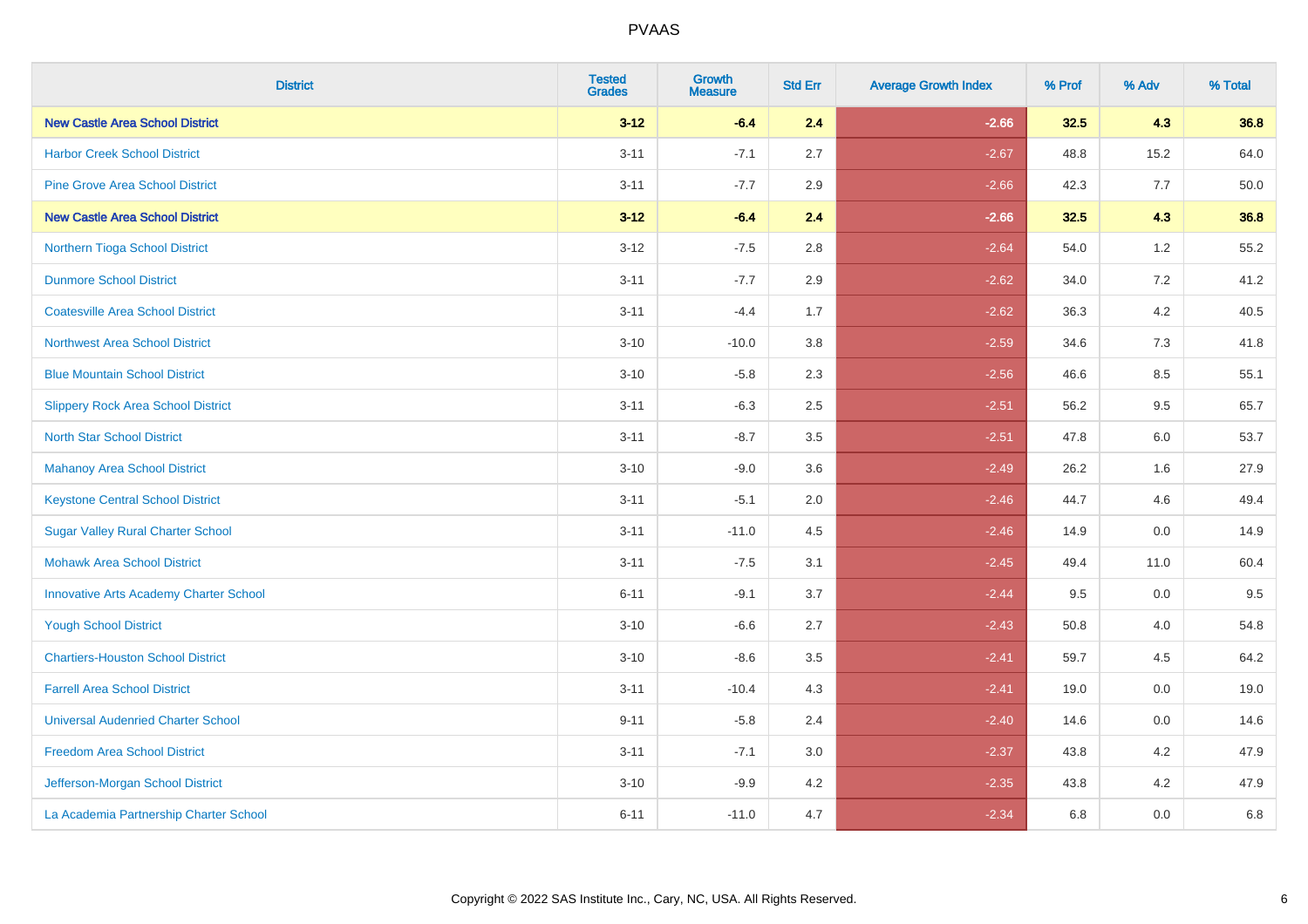| <b>District</b>                                   | <b>Tested</b><br><b>Grades</b> | <b>Growth</b><br><b>Measure</b> | <b>Std Err</b> | <b>Average Growth Index</b> | % Prof | % Adv   | % Total |
|---------------------------------------------------|--------------------------------|---------------------------------|----------------|-----------------------------|--------|---------|---------|
| <b>New Castle Area School District</b>            | $3 - 12$                       | $-6.4$                          | 2.4            | $-2.66$                     | 32.5   | 4.3     | 36.8    |
| <b>Southmoreland School District</b>              | $3 - 11$                       | $-8.3$                          | 3.6            | $-2.32$                     | 56.8   | 7.2     | 64.0    |
| <b>Upper Moreland Township School District</b>    | $3 - 11$                       | $-5.0$                          | 2.2            | $-2.31$                     | 57.9   | 4.0     | 61.9    |
| South Williamsport Area School District           | $3 - 10$                       | $-5.7$                          | 2.5            | $-2.30$                     | 45.5   | 4.5     | 50.0    |
| Salisbury-Elk Lick School District                | $3 - 11$                       | $-13.5$                         | 5.9            | $-2.30$                     | 27.8   | 0.0     | 27.8    |
| <b>Indiana Area School District</b>               | $3 - 11$                       | $-5.3$                          | 2.3            | $-2.28$                     | 47.6   | 18.4    | 66.1    |
| <b>Oxford Area School District</b>                | $3 - 11$                       | $-4.3$                          | 1.9            | $-2.26$                     | 41.3   | $8.0\,$ | 49.3    |
| <b>Juniata County School District</b>             | $3 - 12$                       | $-4.9$                          | 2.1            | $-2.26$                     | 38.5   | 2.9     | 41.4    |
| Portage Area School District                      | $3 - 10$                       | $-8.1$                          | 3.6            | $-2.26$                     | 40.6   | 9.4     | 50.0    |
| <b>Windber Area School District</b>               | $3 - 11$                       | $-7.2$                          | 3.2            | $-2.24$                     | 55.4   | 7.2     | 62.6    |
| <b>East Lycoming School District</b>              | $3 - 11$                       | $-6.0$                          | 2.7            | $-2.24$                     | 48.3   | 4.2     | 52.5    |
| <b>York Co School Of Technology</b>               | $9 - 12$                       | $-3.8$                          | 1.7            | $-2.22$                     | 39.1   | 5.6     | 44.7    |
| <b>Muncy School District</b>                      | $3 - 11$                       | $-8.1$                          | 3.7            | $-2.21$                     | 42.0   | 3.8     | 45.8    |
| <b>West Middlesex Area School District</b>        | $3 - 10$                       | $-8.4$                          | 3.8            | $-2.21$                     | 34.9   | 2.8     | 37.6    |
| Jim Thorpe Area School District                   | $3 - 11$                       | $-5.8$                          | 2.7            | $-2.19$                     | 33.3   | 7.4     | 40.7    |
| <b>Keystone Education Center Charter School</b>   | $3 - 12$                       | $-12.9$                         | 5.9            | $-2.19$                     | 28.0   | 0.0     | 28.0    |
| <b>Perkiomen Valley School District</b>           | $3 - 11$                       | $-3.5$                          | 1.6            | $-2.18$                     | 53.8   | 13.4    | 67.2    |
| <b>Benton Area School District</b>                | $3 - 10$                       | $-9.7$                          | 4.5            | $-2.18$                     | 43.2   | 5.4     | 48.6    |
| Susquehanna Township School District              | $3 - 12$                       | $-5.8$                          | 2.7            | $-2.17$                     | 36.0   | 5.6     | 41.6    |
| <b>Crawford Central School District</b>           | $3 - 11$                       | $-4.7$                          | 2.2            | $-2.15$                     | 40.6   | 10.5    | 51.1    |
| <b>Aliquippa School District</b>                  | $3 - 11$                       | $-9.0$                          | 4.2            | $-2.14$                     | 11.0   | 0.0     | 11.0    |
| <b>Williams Valley School District</b>            | $3 - 11$                       | $-7.3$                          | 3.4            | $-2.13$                     | 23.2   | 0.0     | 23.2    |
| <b>Executive Education Academy Charter School</b> | $3 - 10$                       | $-6.5$                          | 3.1            | $-2.08$                     | 23.7   | 2.2     | 25.8    |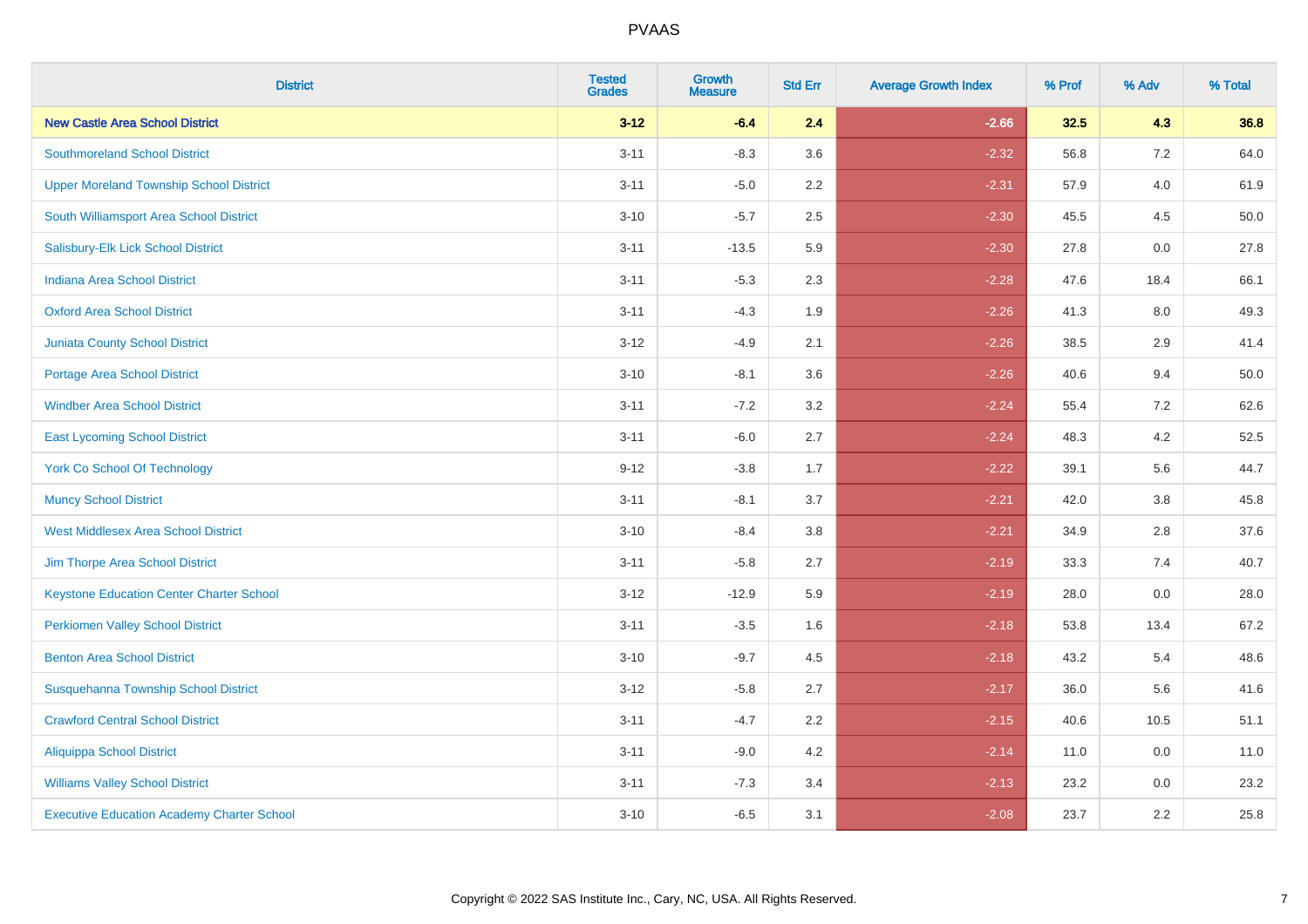| <b>District</b>                                | <b>Tested</b><br><b>Grades</b> | <b>Growth</b><br><b>Measure</b> | <b>Std Err</b> | <b>Average Growth Index</b> | % Prof | % Adv   | % Total |
|------------------------------------------------|--------------------------------|---------------------------------|----------------|-----------------------------|--------|---------|---------|
| <b>New Castle Area School District</b>         | $3 - 12$                       | $-6.4$                          | 2.4            | $-2.66$                     | 32.5   | 4.3     | 36.8    |
| <b>Middletown Area School District</b>         | $3 - 11$                       | $-5.3$                          | 2.6            | $-2.05$                     | 46.4   | $5.3\,$ | 51.7    |
| Karns City Area School District                | $3 - 11$                       | $-6.0$                          | 2.9            | $-2.03$                     | 53.1   | 8.3     | 61.5    |
| <b>Corry Area School District</b>              | $3 - 11$                       | $-5.3$                          | 2.6            | $-2.03$                     | 38.5   | 6.0     | 44.5    |
| California Area School District                | $3 - 10$                       | $-7.3$                          | 3.6            | $-2.02$                     | 42.6   | 9.8     | 52.5    |
| <b>Moshannon Valley School District</b>        | $3 - 10$                       | $-7.0$                          | 3.4            | $-2.01$                     | 48.5   | 0.0     | 48.5    |
| The New Academy Charter School                 | $8 - 11$                       | $-10.4$                         | 5.2            | $-2.00$                     | 0.0    | 0.0     | 0.0     |
| <b>Upper Dauphin Area School District</b>      | $3 - 11$                       | $-6.3$                          | 3.2            | $-1.98$                     | 37.4   | 4.8     | 42.2    |
| <b>Mount Union Area School District</b>        | $3 - 10$                       | $-6.1$                          | 3.1            | $-1.97$                     | 32.2   | 3.4     | 35.6    |
| <b>Forest City Regional School District</b>    | $3 - 12$                       | $-6.0$                          | 3.0            | $-1.96$                     | 44.1   | 0.0     | 44.1    |
| <b>Bermudian Springs School District</b>       | $3 - 11$                       | $-5.5$                          | 2.9            | $-1.94$                     | 56.4   | 6.8     | 63.2    |
| <b>Somerset Area School District</b>           | $3 - 11$                       | $-4.4$                          | 2.3            | $-1.93$                     | 44.4   | 14.9    | 59.3    |
| Mount Pleasant Area School District            | $3 - 11$                       | $-5.0$                          | 2.6            | $-1.93$                     | 52.6   | 0.0     | 52.6    |
| <b>Gettysburg Area School District</b>         | $3 - 11$                       | $-4.0$                          | 2.1            | $-1.89$                     | 45.3   | 14.0    | 59.3    |
| <b>Greensburg Salem School District</b>        | $3 - 11$                       | $-4.4$                          | 2.4            | $-1.88$                     | 47.6   | 4.9     | 52.4    |
| <b>East Allegheny School District</b>          | $3 - 11$                       | $-6.3$                          | 3.3            | $-1.87$                     | 31.9   | 9.7     | 41.7    |
| <b>Western Beaver County School District</b>   | $3 - 11$                       | $-7.8$                          | $4.2\,$        | $-1.87$                     | 56.5   | 6.5     | 63.0    |
| <b>Central Columbia School District</b>        | $3 - 12$                       | $-4.8$                          | 2.6            | $-1.86$                     | 53.7   | 14.8    | 68.5    |
| <b>Kiski Area School District</b>              | $3 - 11$                       | $-3.7$                          | 2.0            | $-1.86$                     | 57.4   | 10.4    | 67.8    |
| <b>Brownsville Area School District</b>        | $3 - 12$                       | $-7.2$                          | 3.9            | $-1.83$                     | 34.4   | 6.1     | 40.5    |
| <b>Montrose Area School District</b>           | $3 - 10$                       | $-5.5$                          | 3.0            | $-1.82$                     | 46.7   | 5.4     | 52.2    |
| <b>Brandywine Heights Area School District</b> | $3 - 11$                       | $-4.9$                          | 2.7            | $-1.81$                     | 49.2   | 8.2     | 57.4    |
| <b>Pequea Valley School District</b>           | $3 - 11$                       | $-5.8$                          | 3.2            | $-1.80$                     | 39.8   | 9.1     | 48.9    |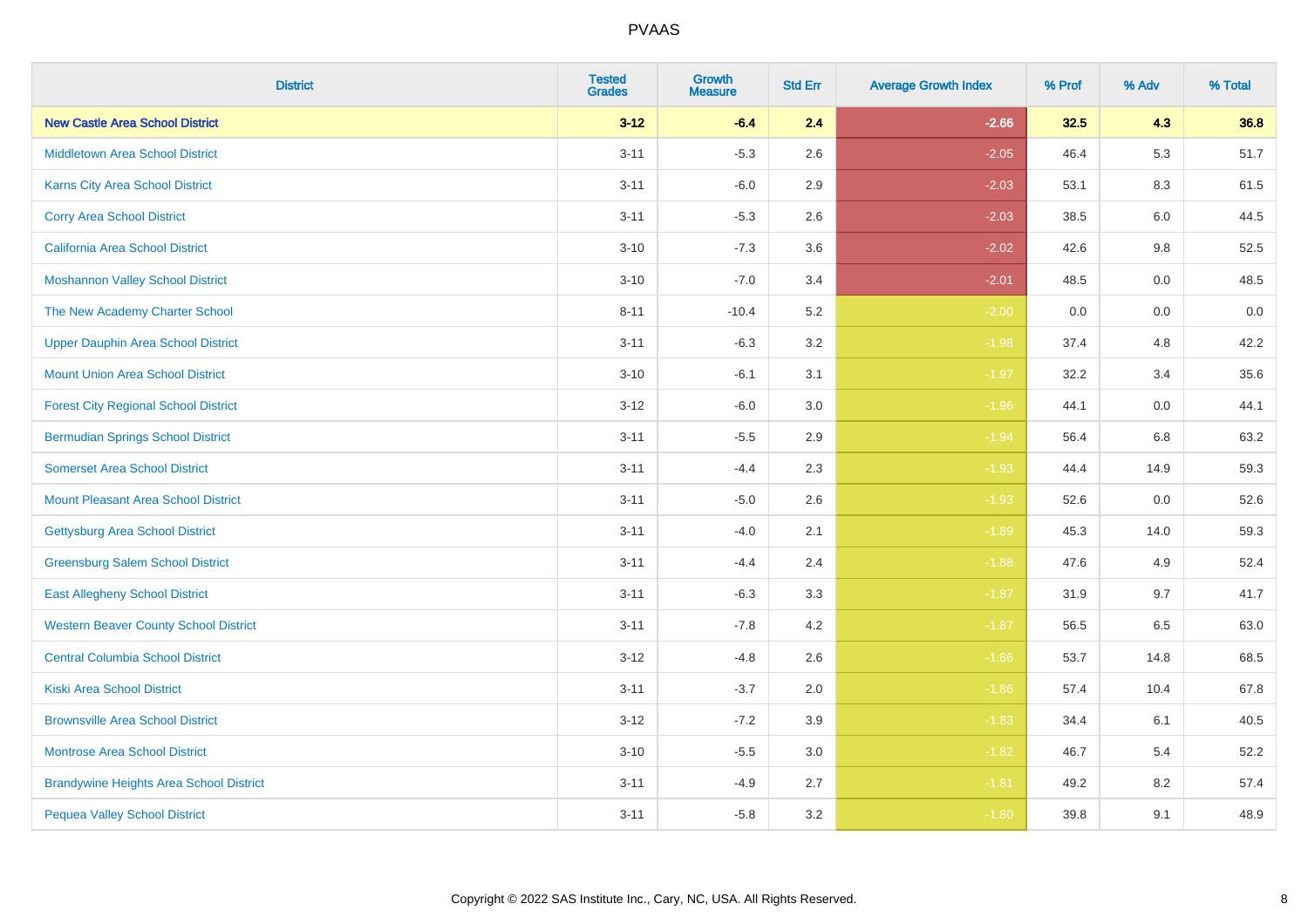| <b>District</b>                                                       | <b>Tested</b><br><b>Grades</b> | Growth<br><b>Measure</b> | <b>Std Err</b> | <b>Average Growth Index</b> | % Prof | % Adv | % Total |
|-----------------------------------------------------------------------|--------------------------------|--------------------------|----------------|-----------------------------|--------|-------|---------|
| <b>New Castle Area School District</b>                                | $3 - 12$                       | $-6.4$                   | 2.4            | $-2.66$                     | 32.5   | 4.3   | 36.8    |
| <b>Pittston Area School District</b>                                  | $3 - 11$                       | $-10.1$                  | 5.6            | $-1.80$                     | 38.1   | 9.5   | 47.6    |
| <b>Washington School District</b>                                     | $3 - 11$                       | $-4.9$                   | 2.8            | $-1.76$                     | 30.1   | 2.4   | 32.5    |
| <b>Canton Area School District</b>                                    | $3 - 11$                       | $-5.5$                   | $3.2\,$        | $-1.75$                     | 40.7   | 2.3   | 43.0    |
| <b>Old Forge School District</b>                                      | $3 - 12$                       | $-5.9$                   | 3.4            | $-1.73$                     | 52.9   | 7.1   | 60.0    |
| Perseus House Charter School Of Excellence                            | $6 - 11$                       | $-5.2$                   | 3.0            | $-1.72$                     | 16.5   | 0.0   | 16.5    |
| <b>Brentwood Borough School District</b>                              | $3 - 11$                       | $-5.3$                   | $3.0\,$        | $-1.72$                     | 52.0   | 6.1   | 58.2    |
| East Pennsboro Area School District                                   | $3 - 11$                       | $-4.2$                   | 2.5            | $-1.71$                     | 60.8   | 8.5   | 69.3    |
| <b>Twin Valley School District</b>                                    | $3 - 12$                       | $-3.6$                   | 2.1            | $-1.69$                     | 49.6   | 7.1   | 56.8    |
| <b>Pottstown School District</b>                                      | $3 - 12$                       | $-4.0$                   | 2.4            | $-1.68$                     | 29.8   | 1.2   | 31.0    |
| <b>Fairfield Area School District</b>                                 | $3 - 11$                       | $-5.6$                   | 3.4            | $-1.66$                     | 57.9   | 4.0   | 61.8    |
| <b>Shamokin Area School District</b>                                  | $3 - 11$                       | $-7.7$                   | 4.8            | $-1.60$                     | 38.1   | 3.2   | 41.3    |
| Preparatory Charter School Of Mathematics, Science, Tech, And Careers | $9 - 10$                       | $-4.0$                   | 2.5            | $-1.59$                     | 15.0   | 0.0   | 15.0    |
| <b>Carbon Career &amp; Technical Institute</b>                        | $9 - 11$                       | $-5.7$                   | 3.6            | $-1.59$                     | 34.5   | 1.2   | 35.7    |
| <b>Tri-Valley School District</b>                                     | $3 - 10$                       | $-6.4$                   | 4.1            | $-1.57$                     | 37.0   | 4.4   | 41.3    |
| <b>Fort Cherry School District</b>                                    | $3 - 10$                       | $-5.9$                   | 3.8            | $-1.56$                     | 55.2   | 5.2   | 60.3    |
| <b>MaST Community Charter School</b>                                  | $3 - 10$                       | $-4.1$                   | 2.7            | $-1.52$                     | 44.0   | 9.5   | 53.4    |
| <b>Claysburg-Kimmel School District</b>                               | $3 - 11$                       | $-5.7$                   | 4.0            | $-1.42$                     | 42.9   | 8.2   | 51.0    |
| <b>Westmont Hilltop School District</b>                               | $3 - 11$                       | $-4.0$                   | 2.8            | $-1.40$                     | 36.3   | 13.3  | 49.6    |
| <b>Greencastle-Antrim School District</b>                             | $3 - 11$                       | $-3.0$                   | 2.2            | $-1.36$                     | 62.4   | 9.9   | 72.3    |
| Ferndale Area School District                                         | $3 - 10$                       | $-5.8$                   | 4.3            | $-1.33$                     | 40.0   | 0.0   | 40.0    |
| <b>Cambria Heights School District</b>                                | $3 - 10$                       | $-4.1$                   | 3.1            | $-1.32$                     | 51.0   | 6.0   | 57.0    |
| <b>Ellwood City Area School District</b>                              | $3 - 11$                       | $-4.2$                   | 3.2            | $-1.29$                     | 54.1   | 14.1  | 68.2    |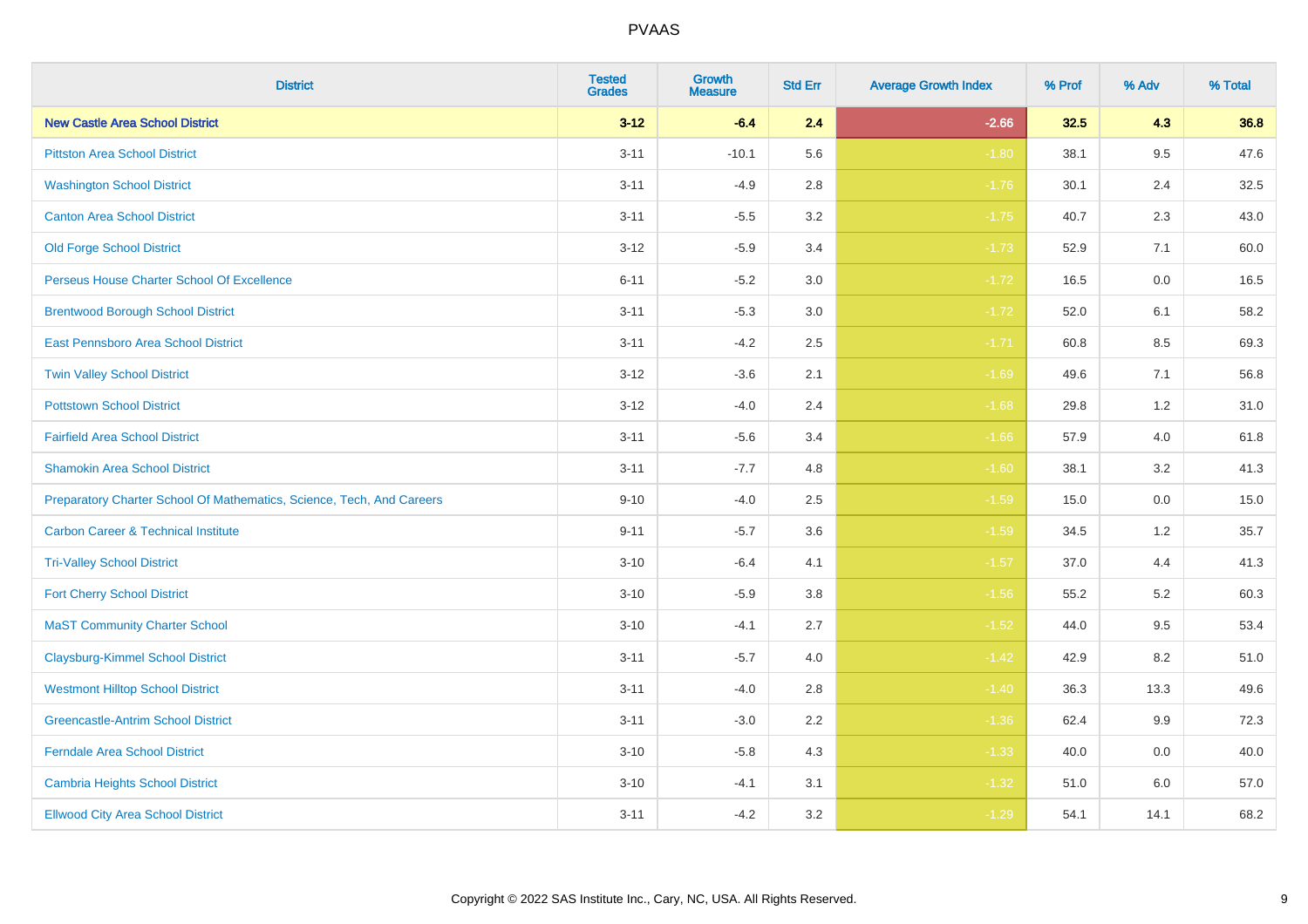| <b>District</b>                                | <b>Tested</b><br><b>Grades</b> | Growth<br><b>Measure</b> | <b>Std Err</b> | <b>Average Growth Index</b> | % Prof | % Adv   | % Total |
|------------------------------------------------|--------------------------------|--------------------------|----------------|-----------------------------|--------|---------|---------|
| <b>New Castle Area School District</b>         | $3 - 12$                       | $-6.4$                   | 2.4            | $-2.66$                     | 32.5   | 4.3     | 36.8    |
| <b>Shade-Central City School District</b>      | $3 - 11$                       | $-5.9$                   | 4.6            | $-1.28$                     | 27.8   | $0.0\,$ | 27.8    |
| <b>Bristol Borough School District</b>         | $3 - 12$                       | $-4.3$                   | 3.4            | $-1.27$                     | 39.7   | 1.3     | 41.0    |
| <b>Troy Area School District</b>               | $3 - 10$                       | $-4.3$                   | 3.4            | $-1.26$                     | 43.2   | 5.7     | 48.9    |
| <b>Apollo-Ridge School District</b>            | $3 - 12$                       | $-4.7$                   | 3.7            | $-1.24$                     | 50.0   | 10.0    | 60.0    |
| <b>Elk Lake School District</b>                | $3 - 11$                       | $-4.0$                   | 3.3            | $-1.23$                     | 46.2   | 3.3     | 49.4    |
| <b>Scranton School District</b>                | $3 - 12$                       | $-2.9$                   | 2.4            | $-1.22$                     | 45.6   | 3.6     | 49.1    |
| <b>Riverview School District</b>               | $3 - 11$                       | $-4.6$                   | 3.8            | $-1.20$                     | 57.9   | 15.8    | 73.7    |
| <b>Greater Johnstown School District</b>       | $3 - 11$                       | $-3.1$                   | 2.6            | $-1.19$                     | 26.1   | 0.0     | 26.1    |
| <b>Big Beaver Falls Area School District</b>   | $3 - 11$                       | $-3.9$                   | 3.3            | $-1.18$                     | 34.1   | 3.5     | 37.6    |
| <b>Chichester School District</b>              | $3 - 11$                       | $-2.7$                   | 2.3            | $-1.17$                     | 44.6   | 6.6     | 51.2    |
| <b>Chestnut Ridge School District</b>          | $3 - 12$                       | $-3.4$                   | 2.9            | $-1.17$                     | 46.6   | 5.8     | 52.4    |
| <b>Kane Area School District</b>               | $3 - 10$                       | $-3.7$                   | $3.2\,$        | $-1.17$                     | 39.5   | 9.9     | 49.4    |
| <b>Antietam School District</b>                | $3 - 10$                       | $-4.3$                   | 3.8            | $-1.13$                     | 36.4   | 5.4     | 41.8    |
| <b>Jeannette City School District</b>          | $3 - 11$                       | $-4.3$                   | 3.8            | $-1.13$                     | 46.7   | 7.5     | 54.2    |
| <b>Dallas School District</b>                  | $3 - 11$                       | $-2.5$                   | 2.2            | $-1.12$                     | 54.9   | $7.6\,$ | 62.4    |
| <b>Juniata Valley School District</b>          | $3 - 11$                       | $-3.9$                   | 3.5            | $-1.10$                     | 44.4   | 3.5     | 47.8    |
| <b>Riverside School District</b>               | $3 - 11$                       | $-3.2$                   | 3.0            | $-1.09$                     | 43.0   | 9.0     | 52.0    |
| <b>Conemaugh Township Area School District</b> | $3 - 12$                       | $-3.7$                   | 3.4            | $-1.09$                     | 53.8   | 17.6    | 71.4    |
| Oil City Area School District                  | $3 - 11$                       | $-2.9$                   | 2.6            | $-1.08$                     | 44.4   | 5.8     | 50.2    |
| <b>Quaker Valley School District</b>           | $3 - 11$                       | $-2.8$                   | 2.6            | $-1.08$                     | 55.2   | 13.2    | 68.4    |
| <b>West Greene School District</b>             | $3 - 11$                       | $-4.5$                   | 4.3            | $-1.04$                     | 36.6   | 7.3     | 43.9    |
| <b>Lewisburg Area School District</b>          | $3 - 11$                       | $-2.7$                   | 2.6            | $-1.03$                     | 57.0   | 18.5    | 75.6    |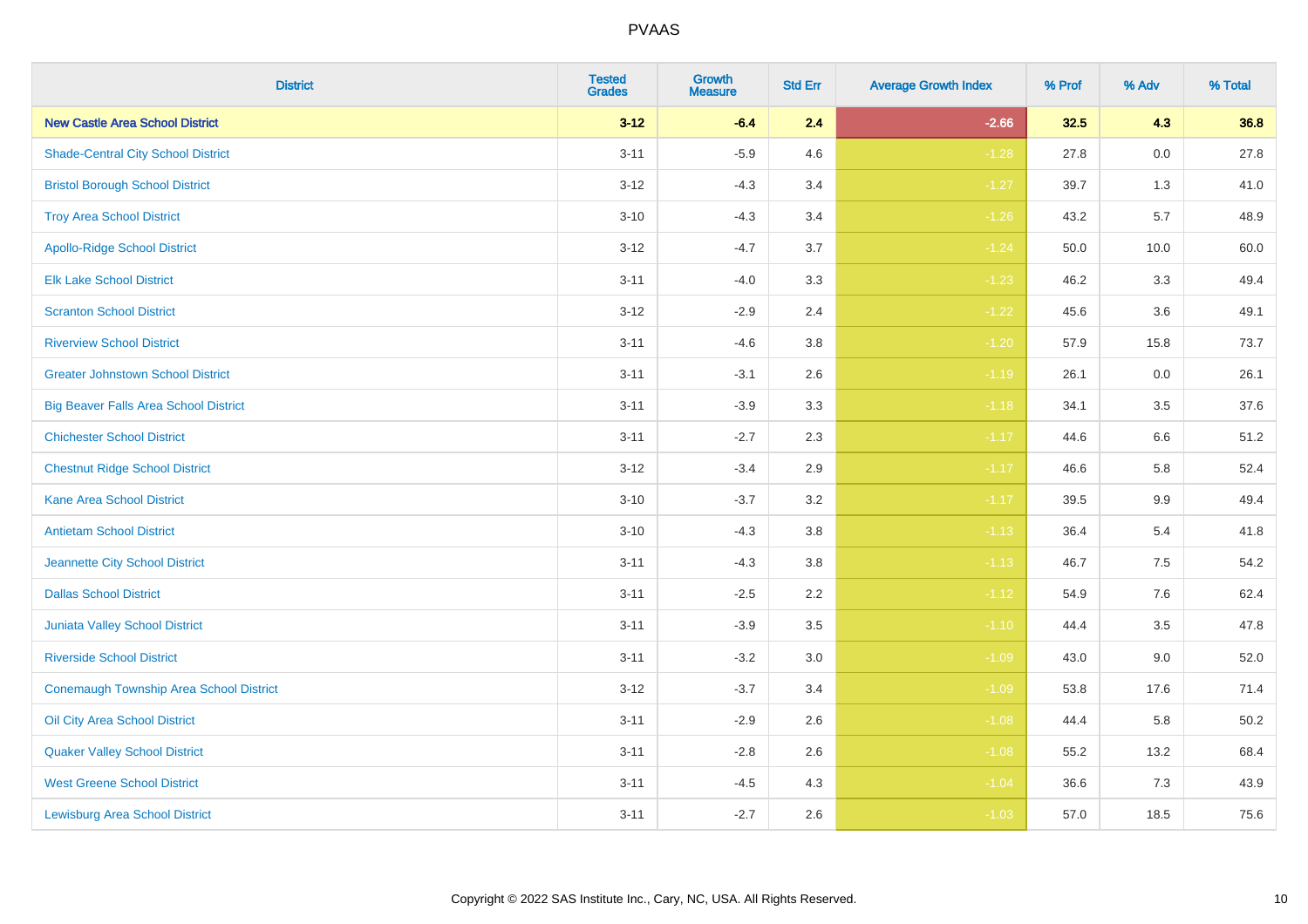| <b>District</b>                               | <b>Tested</b><br><b>Grades</b> | <b>Growth</b><br><b>Measure</b> | <b>Std Err</b> | <b>Average Growth Index</b> | % Prof | % Adv | % Total |
|-----------------------------------------------|--------------------------------|---------------------------------|----------------|-----------------------------|--------|-------|---------|
| <b>New Castle Area School District</b>        | $3 - 12$                       | $-6.4$                          | 2.4            | $-2.66$                     | 32.5   | 4.3   | 36.8    |
| <b>Valley Grove School District</b>           | $3 - 10$                       | $-3.7$                          | 3.7            | $-1.01$                     | 51.2   | 6.1   | 57.3    |
| <b>Seneca Valley School District</b>          | $3 - 11$                       | $-1.4$                          | 1.4            | $-0.99$                     | 57.2   | 11.4  | 68.6    |
| <b>North Hills School District</b>            | $3 - 11$                       | $-1.8$                          | 1.8            | $-0.96$                     | 59.1   | 14.1  | 73.2    |
| Imhotep Institute Charter High School         | $9 - 11$                       | $-5.3$                          | 5.8            | $-0.92$                     | 25.0   | 0.0   | 25.0    |
| <b>Wyoming Valley West School District</b>    | $3 - 11$                       | $-2.2$                          | 2.4            | $-0.91$                     | 49.4   | 3.0   | 52.4    |
| <b>Sullivan County School District</b>        | $3 - 10$                       | $-4.0$                          | 4.4            | $-0.90$                     | 66.7   | 2.6   | 69.2    |
| <b>Austin Area School District</b>            | $3 - 11$                       | $-5.7$                          | 6.4            | $-0.90$                     | 33.3   | 5.6   | 38.9    |
| <b>Columbia Borough School District</b>       | $3 - 12$                       | $-3.1$                          | 3.5            | $-0.89$                     | 29.5   | 1.9   | 31.4    |
| <b>Montour School District</b>                | $3 - 11$                       | $-1.8$                          | 2.1            | $-0.88$                     | 61.4   | 15.1  | 76.5    |
| <b>Charleroi School District</b>              | $3 - 11$                       | $-2.6$                          | 3.0            | $-0.86$                     | 55.7   | 7.4   | 63.1    |
| <b>Phoenixville Area School District</b>      | $3 - 11$                       | $-1.7$                          | 2.1            | $-0.83$                     | 59.9   | 10.6  | 70.5    |
| <b>Chartiers Valley School District</b>       | $3 - 11$                       | $-1.7$                          | 2.0            | $-0.81$                     | 54.7   | 8.4   | 63.1    |
| <b>Forest Area School District</b>            | $3 - 11$                       | $-4.4$                          | 5.4            | $-0.81$                     | 36.2   | 2.1   | 38.3    |
| <b>Lebanon School District</b>                | $3 - 11$                       | $-1.6$                          | 1.9            | $-0.80$                     | 24.4   | 2.6   | 27.0    |
| Shenango Area School District                 | $3 - 11$                       | $-2.6$                          | 3.3            | $-0.79$                     | 50.6   | 13.9  | 64.6    |
| <b>Northeast Bradford School District</b>     | $3 - 10$                       | $-3.1$                          | 4.0            | $-0.78$                     | 33.9   | 3.4   | 37.3    |
| <b>Conemaugh Valley School District</b>       | $3 - 12$                       | $-3.2$                          | 4.1            | $-0.78$                     | 48.2   | 5.6   | 53.7    |
| <b>Gillingham Charter School</b>              | $3 - 11$                       | $-4.4$                          | 5.6            | $-0.77$                     | 20.8   | 8.3   | 29.2    |
| <b>Turkeyfoot Valley Area School District</b> | $3 - 12$                       | $-4.3$                          | 5.6            | $-0.76$                     | 22.0   | 5.1   | 27.1    |
| <b>Bald Eagle Area School District</b>        | $3 - 11$                       | $-2.1$                          | 2.7            | $-0.75$                     | 48.4   | 9.4   | 57.7    |
| Huntingdon Area School District               | $3 - 11$                       | $-2.0$                          | 2.7            | $-0.72$                     | 36.8   | 10.3  | 47.0    |
| Mt Lebanon School District                    | $3 - 11$                       | $-1.0$                          | 1.5            | $-0.70$                     | 61.9   | 24.0  | 85.9    |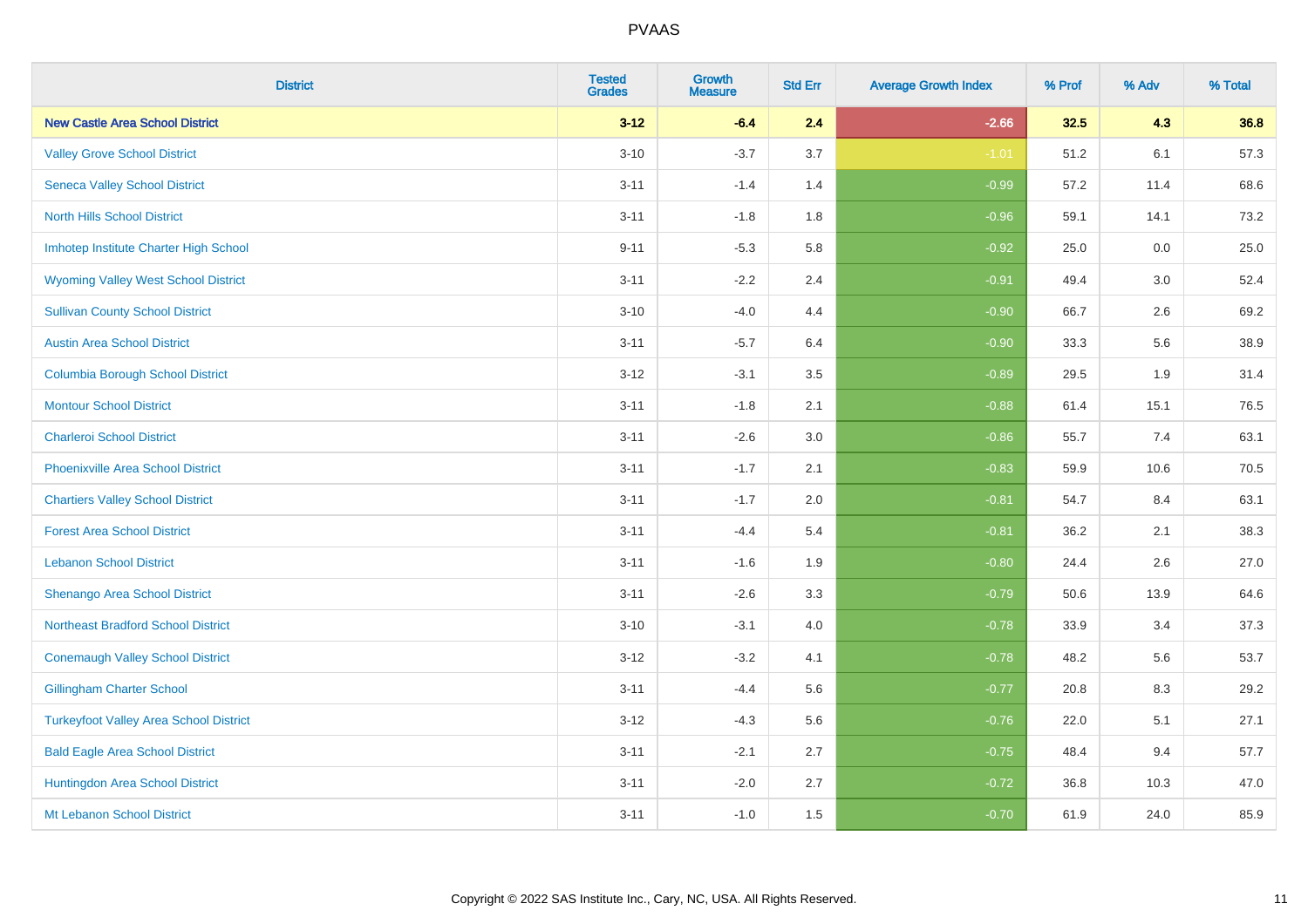| <b>District</b>                                         | <b>Tested</b><br><b>Grades</b> | <b>Growth</b><br><b>Measure</b> | <b>Std Err</b> | <b>Average Growth Index</b> | % Prof | % Adv   | % Total |
|---------------------------------------------------------|--------------------------------|---------------------------------|----------------|-----------------------------|--------|---------|---------|
| <b>New Castle Area School District</b>                  | $3 - 12$                       | $-6.4$                          | 2.4            | $-2.66$                     | 32.5   | 4.3     | 36.8    |
| <b>Lehighton Area School District</b>                   | $3 - 11$                       | $-1.6$                          | 2.3            | $-0.70$                     | 51.1   | 5.6     | 56.7    |
| <b>North Pocono School District</b>                     | $3 - 11$                       | $-2.3$                          | 3.4            | $-0.68$                     | 52.0   | 16.4    | 68.5    |
| <b>Cheltenham School District</b>                       | $3 - 11$                       | $-1.4$                          | 2.1            | $-0.67$                     | 46.1   | 10.0    | 56.1    |
| <b>Fannett-Metal School District</b>                    | $3 - 11$                       | $-3.4$                          | 5.1            | $-0.67$                     | 38.7   | 8.1     | 46.8    |
| <b>Susquehanna Community School District</b>            | $3 - 11$                       | $-2.8$                          | 4.2            | $-0.66$                     | 49.4   | 6.9     | 56.3    |
| <b>Burgettstown Area School District</b>                | $3 - 11$                       | $-2.1$                          | 3.4            | $-0.62$                     | 50.0   | 1.4     | 51.4    |
| <b>Clarion-Limestone Area School District</b>           | $3 - 12$                       | $-2.5$                          | 4.1            | $-0.60$                     | 56.8   | 6.8     | 63.6    |
| <b>Manheim Township School District</b>                 | $3 - 12$                       | $-0.9$                          | 1.6            | $-0.58$                     | 53.2   | 15.5    | 68.7    |
| <b>Central Greene School District</b>                   | $3 - 11$                       | $-1.6$                          | 2.8            | $-0.55$                     | 54.2   | $2.8\,$ | 57.0    |
| <b>Mid Valley School District</b>                       | $3 - 10$                       | $-1.7$                          | 3.0            | $-0.55$                     | 45.1   | 7.8     | 52.9    |
| <b>Wyoming Area School District</b>                     | $3 - 10$                       | $-1.3$                          | 2.6            | $-0.50$                     | 53.8   | 10.8    | 64.6    |
| Canon-Mcmillan School District                          | $3 - 11$                       | $-0.8$                          | 1.6            | $-0.50$                     | 58.7   | 15.9    | 74.6    |
| South Side Area School District                         | $3 - 11$                       | $-1.6$                          | 3.3            | $-0.48$                     | 50.0   | 6.8     | 56.8    |
| <b>Elizabethtown Area School District</b>               | $3 - 12$                       | $-0.9$                          | 1.9            | $-0.47$                     | 50.0   | 11.2    | 61.2    |
| Center For Student Learning Charter School At Pennsbury | $6 - 12$                       | $-2.9$                          | 6.1            | $-0.47$                     | 42.9   | 0.0     | 42.9    |
| <b>Conewago Valley School District</b>                  | $3 - 12$                       | $-0.9$                          | 2.0            | $-0.45$                     | 51.7   | 9.6     | 61.3    |
| <b>Bangor Area School District</b>                      | $3 - 12$                       | $-0.9$                          | 2.0            | $-0.43$                     | 44.3   | 4.7     | 49.0    |
| <b>Shaler Area School District</b>                      | $3 - 11$                       | $-0.8$                          | 1.9            | $-0.43$                     | 49.1   | 9.6     | 58.7    |
| North Schuylkill School District                        | $3 - 11$                       | $-1.0$                          | 2.4            | $-0.42$                     | 41.8   | 5.1     | 46.8    |
| <b>Sharpsville Area School District</b>                 | $3 - 11$                       | $-1.4$                          | 3.5            | $-0.40$                     | 55.2   | 13.4    | 68.7    |
| <b>Bellwood-Antis School District</b>                   | $3 - 10$                       | $-1.2$                          | 3.2            | $-0.39$                     | 55.1   | 10.1    | 65.2    |
| <b>Palmerton Area School District</b>                   | $3 - 11$                       | $-1.2$                          | 3.0            | $-0.39$                     | 57.4   | 5.0     | 62.4    |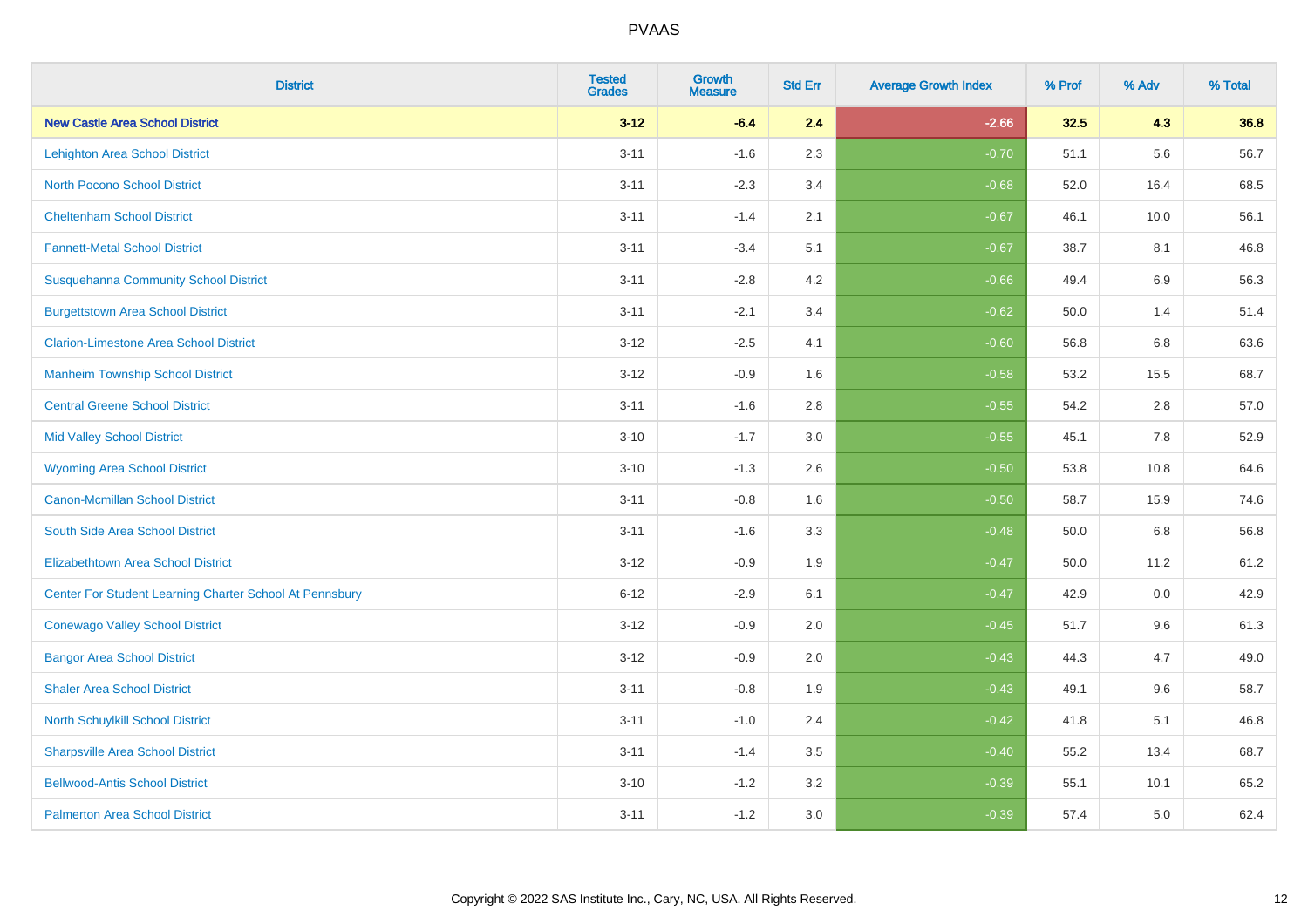| <b>District</b>                                    | <b>Tested</b><br><b>Grades</b> | Growth<br><b>Measure</b> | <b>Std Err</b> | <b>Average Growth Index</b> | % Prof | % Adv   | % Total |
|----------------------------------------------------|--------------------------------|--------------------------|----------------|-----------------------------|--------|---------|---------|
| <b>New Castle Area School District</b>             | $3 - 12$                       | $-6.4$                   | 2.4            | $-2.66$                     | 32.5   | 4.3     | 36.8    |
| Hope For Hyndman Charter School                    | $3 - 11$                       | $-2.0$                   | 6.1            | $-0.32$                     | 33.3   | 0.0     | 33.3    |
| <b>Albert Gallatin Area School District</b>        | $3 - 11$                       | $-0.8$                   | 2.4            | $-0.32$                     | 54.5   | 10.0    | 64.6    |
| <b>Cornell School District</b>                     | $3 - 11$                       | $-1.6$                   | 5.0            | $-0.32$                     | 33.8   | 1.5     | 35.4    |
| <b>Tuscarora School District</b>                   | $3 - 11$                       | $-0.6$                   | 2.3            | $-0.27$                     | 45.1   | 8.1     | 53.2    |
| <b>Penn Manor School District</b>                  | $3 - 11$                       | $-0.4$                   | 1.6            | $-0.25$                     | 51.9   | 12.6    | 64.5    |
| <b>Lakeview School District</b>                    | $3 - 11$                       | $-0.9$                   | 3.7            | $-0.24$                     | 60.3   | 3.2     | 63.5    |
| <b>Glendale School District</b>                    | $3 - 10$                       | $-0.9$                   | 3.7            | $-0.24$                     | 50.0   | 5.4     | 55.4    |
| <b>Girard School District</b>                      | $3 - 11$                       | $-0.6$                   | 2.7            | $-0.22$                     | 53.9   | 15.6    | 69.6    |
| <b>Harrisburg City School District</b>             | $3 - 11$                       | $-0.4$                   | 2.1            | $-0.19$                     | 15.1   | 0.4     | 15.5    |
| <b>Panther Valley School District</b>              | $3 - 12$                       | $-0.6$                   | 3.3            | $-0.19$                     | 47.9   | 4.3     | 52.1    |
| <b>Westinghouse Arts Academy Charter School</b>    | $9 - 10$                       | $-0.7$                   | 3.6            | $-0.19$                     | 59.2   | 8.4     | 67.6    |
| <b>Millville Area School District</b>              | $3 - 12$                       | $-0.9$                   | 4.7            | $-0.18$                     | 51.4   | 5.4     | 56.8    |
| <b>Mount Carmel Area School District</b>           | $3 - 11$                       | $-0.6$                   | 3.1            | $-0.18$                     | 45.3   | 2.1     | 47.4    |
| <b>Crestwood School District</b>                   | $3 - 11$                       | $-0.4$                   | 2.4            | $-0.17$                     | 57.4   | 17.0    | 74.4    |
| Southern Lehigh School District                    | $3 - 11$                       | $-0.4$                   | 2.3            | $-0.17$                     | 66.1   | 11.9    | 78.0    |
| <b>Achievement House Charter School</b>            | $7 - 11$                       | $-0.7$                   | 4.0            | $-0.17$                     | 32.5   | 2.6     | 35.1    |
| <b>Bellefonte Area School District</b>             | $3 - 11$                       | $-0.4$                   | 2.2            | $-0.17$                     | 47.6   | 10.6    | 58.2    |
| <b>Otto-Eldred School District</b>                 | $3 - 11$                       | $-0.7$                   | 4.2            | $-0.15$                     | 56.2   | $6.2\,$ | 62.5    |
| <b>Oley Valley School District</b>                 | $3 - 11$                       | $-0.4$                   | 2.8            | $-0.15$                     | 43.1   | 12.9    | 56.0    |
| Philadelphia Electrical & Tech Charter High School | $10 - 10$                      | $-0.5$                   | 2.9            | $-0.15$                     | 8.8    | 0.0     | 8.8     |
| <b>Central Fulton School District</b>              | $3 - 11$                       | $-0.5$                   | 3.5            | $-0.14$                     | 51.4   | 8.6     | 60.0    |
| <b>Blue Ridge School District</b>                  | $3 - 11$                       | $-0.5$                   | 3.6            | $-0.12$                     | 44.6   | 3.1     | 47.7    |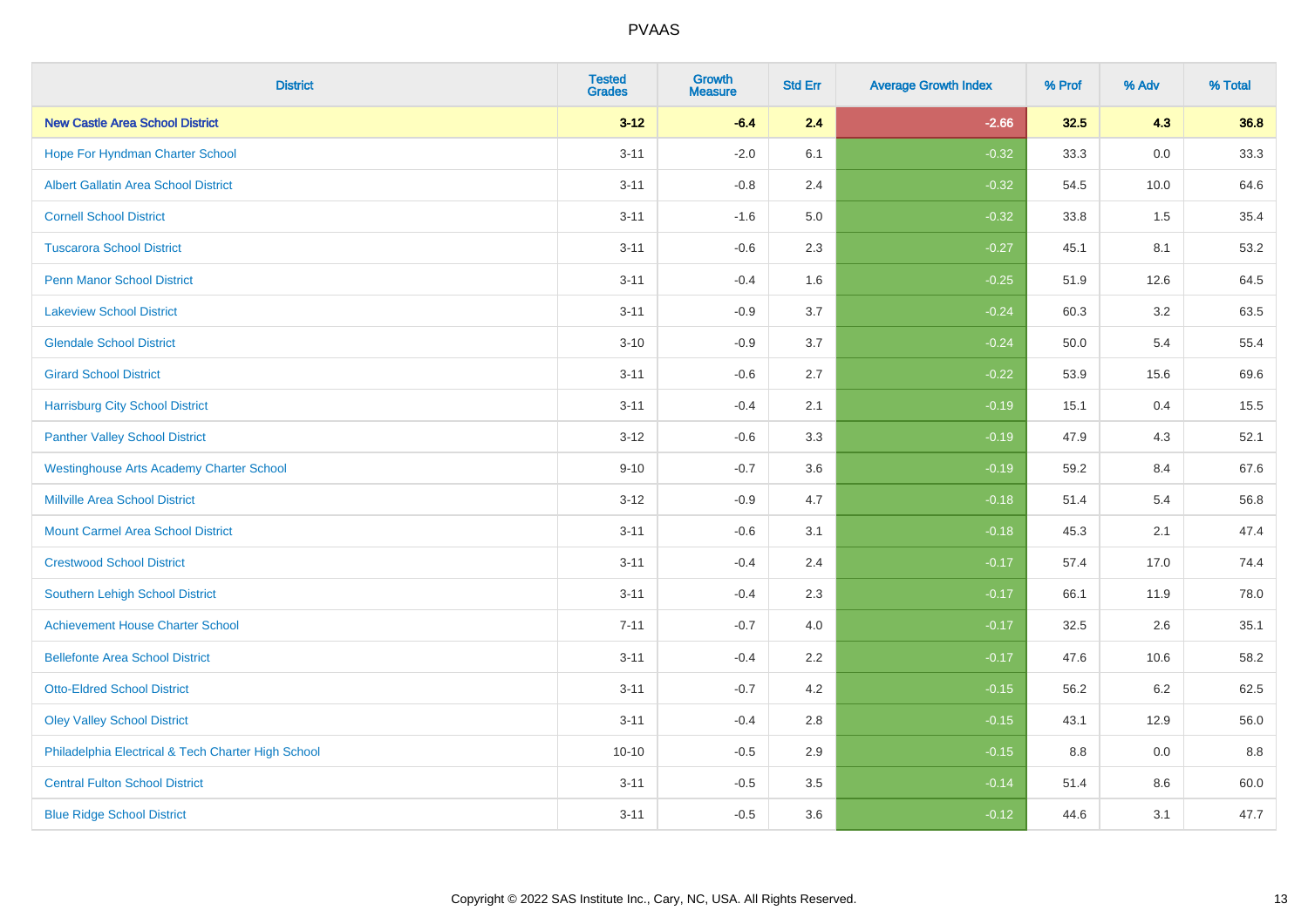| <b>District</b>                          | <b>Tested</b><br><b>Grades</b> | <b>Growth</b><br><b>Measure</b> | <b>Std Err</b> | <b>Average Growth Index</b> | % Prof | % Adv   | % Total |
|------------------------------------------|--------------------------------|---------------------------------|----------------|-----------------------------|--------|---------|---------|
| <b>New Castle Area School District</b>   | $3 - 12$                       | $-6.4$                          | 2.4            | $-2.66$                     | 32.5   | 4.3     | 36.8    |
| New Kensington-Arnold School District    | $3 - 11$                       | $-0.4$                          | 3.8            | $-0.10$                     | 40.7   | 3.7     | 44.4    |
| <b>Chester-Upland School District</b>    | $3 - 11$                       | $-0.3$                          | 2.7            | $-0.09$                     | 13.8   | $0.8\,$ | 14.6    |
| <b>Warren County School District</b>     | $3 - 11$                       | $-0.1$                          | 1.8            | $-0.06$                     | 37.2   | 5.3     | 42.6    |
| <b>Mercer Area School District</b>       | $3 - 11$                       | $-0.2$                          | 3.3            | $-0.06$                     | 56.0   | 8.0     | 64.0    |
| <b>Avella Area School District</b>       | $3 - 12$                       | $-0.3$                          | 4.7            | $-0.05$                     | 49.3   | 14.5    | 63.8    |
| <b>Kutztown Area School District</b>     | $3 - 12$                       | $-0.2$                          | 3.2            | $-0.05$                     | 55.4   | 13.3    | 68.7    |
| <b>Susquenita School District</b>        | $3 - 11$                       | $-0.1$                          | 2.8            | $-0.01$                     | 47.7   | 10.1    | 57.8    |
| <b>Penn Cambria School District</b>      | $3 - 11$                       | $-0.0$                          | 2.7            | $-0.01$                     | 61.5   | 7.7     | 69.2    |
| <b>Wilkes-Barre Area School District</b> | $3 - 11$                       | 0.1                             | 3.2            | 0.02                        | 35.5   | 5.4     | 40.9    |
| East Stroudsburg Area School District    | $3 - 11$                       | 0.1                             | 1.6            | 0.05                        | 45.8   | 7.8     | 53.6    |
| <b>West Branch Area School District</b>  | $3 - 11$                       | 0.2                             | 3.8            | 0.05                        | 47.2   | 1.9     | 49.1    |
| <b>Hempfield School District</b>         | $3 - 11$                       | 0.1                             | 1.4            | 0.08                        | 58.2   | $9.9\,$ | 68.2    |
| Insight PA Cyber Charter School          | $3 - 11$                       | 0.7                             | 5.7            | 0.12                        | 50.0   | 4.8     | 54.8    |
| <b>Danville Area School District</b>     | $3 - 11$                       | 0.4                             | 2.6            | 0.15                        | 57.4   | 18.4    | 75.7    |
| <b>Smethport Area School District</b>    | $3 - 12$                       | 0.6                             | 3.9            | 0.15                        | 37.0   | 1.8     | 38.9    |
| Northern Lebanon School District         | $3 - 11$                       | 0.4                             | 2.5            | 0.15                        | 28.0   | 3.0     | 31.0    |
| <b>Brockway Area School District</b>     | $3 - 11$                       | 0.6                             | 3.6            | 0.16                        | 49.2   | 7.7     | 56.9    |
| <b>Reynolds School District</b>          | $3 - 10$                       | 0.5                             | 3.4            | 0.16                        | 52.1   | 7.0     | 59.2    |
| <b>Jersey Shore Area School District</b> | $3 - 11$                       | 0.5                             | 2.6            | 0.21                        | 47.1   | 9.2     | 56.2    |
| <b>Bloomsburg Area School District</b>   | $3 - 10$                       | 0.7                             | 3.0            | 0.23                        | 55.9   | 11.8    | 67.6    |
| <b>Greenville Area School District</b>   | $3 - 11$                       | 0.7                             | 2.9            | 0.26                        | 53.4   | 6.9     | 60.3    |
| <b>Greater Latrobe School District</b>   | $3 - 11$                       | 0.6                             | 1.9            | 0.31                        | 55.5   | 14.1    | 69.5    |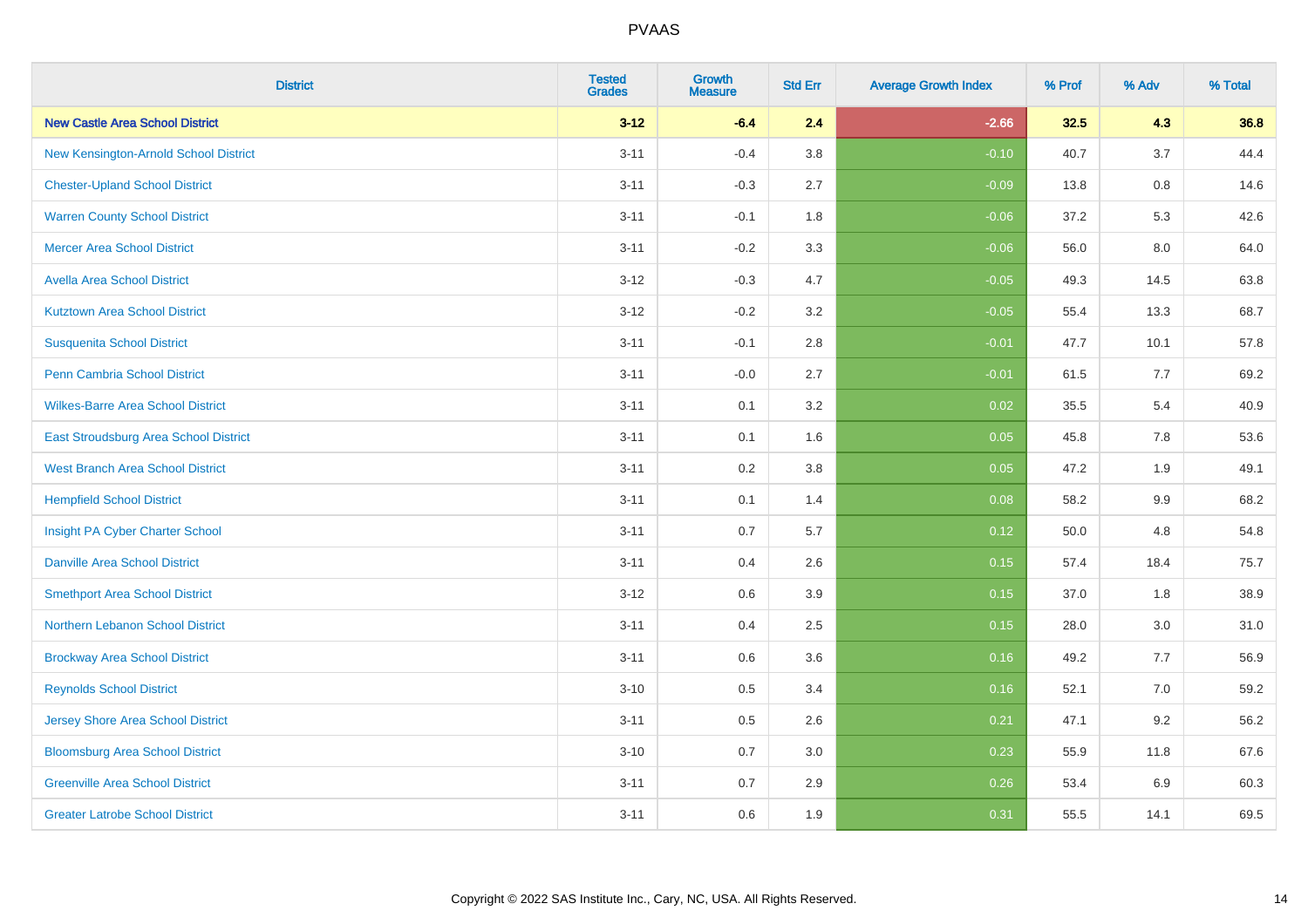| <b>District</b>                                   | <b>Tested</b><br><b>Grades</b> | <b>Growth</b><br><b>Measure</b> | <b>Std Err</b> | <b>Average Growth Index</b> | % Prof | % Adv   | % Total |
|---------------------------------------------------|--------------------------------|---------------------------------|----------------|-----------------------------|--------|---------|---------|
| <b>New Castle Area School District</b>            | $3 - 12$                       | $-6.4$                          | 2.4            | $-2.66$                     | 32.5   | 4.3     | 36.8    |
| Lehigh Valley Academy Regional Charter School     | $3 - 11$                       | 0.7                             | 2.3            | 0.32                        | 46.3   | $5.0\,$ | 51.4    |
| <b>Lower Dauphin School District</b>              | $3 - 11$                       | 0.6                             | 1.9            | 0.33                        | 49.2   | 12.6    | 61.8    |
| <b>Wyomissing Area School District</b>            | $3 - 12$                       | 0.8                             | 2.6            | 0.33                        | 55.7   | 17.6    | 73.3    |
| <b>Mastery Charter School - Thomas Campus</b>     | $3 - 10$                       | 2.1                             | 6.2            | 0.33                        | 28.6   | 0.0     | 28.6    |
| <b>Wallingford-Swarthmore School District</b>     | $3 - 10$                       | 0.9                             | 2.4            | 0.38                        | 64.4   | 22.7    | 87.1    |
| <b>Gateway School District</b>                    | $3 - 11$                       | 0.8                             | 2.2            | 0.38                        | 52.1   | 13.8    | 65.9    |
| <b>Lakeland School District</b>                   | $3 - 11$                       | 1.1                             | 2.8            | 0.38                        | 48.6   | 3.7     | 52.3    |
| <b>South Eastern School District</b>              | $3 - 11$                       | 0.9                             | 2.4            | 0.39                        | 54.8   | 6.6     | 61.4    |
| <b>Tussey Mountain School District</b>            | $3 - 12$                       | 1.5                             | 3.7            | 0.40                        | 38.6   | 1.8     | 40.4    |
| <b>Newport School District</b>                    | $3 - 12$                       | 1.4                             | 3.5            | 0.41                        | 51.5   | 10.3    | 61.8    |
| <b>Galeton Area School District</b>               | $3 - 11$                       | 2.2                             | 5.3            | 0.42                        | 41.3   | 4.4     | 45.6    |
| <b>Mastery Charter High School-Lenfest Campus</b> | $7 - 11$                       | 2.5                             | 5.7            | 0.43                        | 40.0   | 0.0     | 40.0    |
| <b>Union Area School District</b>                 | $3 - 11$                       | 1.9                             | 4.3            | 0.44                        | 61.5   | 0.0     | 61.5    |
| <b>Roberto Clemente Charter School</b>            | $3 - 12$                       | 2.2                             | 4.9            | $\boxed{0.45}$              | 27.5   | $5.0\,$ | 32.5    |
| <b>Purchase Line School District</b>              | $3 - 12$                       | 1.7                             | 3.5            | 0.47                        | 43.1   | 5.4     | 48.5    |
| <b>Upper Adams School District</b>                | $3 - 11$                       | 1.3                             | 2.9            | 0.47                        | 55.2   | 8.6     | 63.8    |
| <b>Hanover Area School District</b>               | $3 - 11$                       | 2.2                             | 4.6            | 0.48                        | 42.9   | 5.7     | 48.6    |
| <b>Radnor Township School District</b>            | $3 - 12$                       | 1.0                             | 2.1            | 0.50                        | 65.0   | 23.2    | 88.2    |
| <b>Union School District</b>                      | $3 - 12$                       | 2.3                             | 4.2            | 0.54                        | 32.6   | 7.0     | 39.5    |
| <b>Schuylkill Valley School District</b>          | $3 - 11$                       | 1.4                             | 2.5            | 0.56                        | 55.1   | 10.2    | 65.3    |
| <b>Forbes Road School District</b>                | $3 - 11$                       | 2.8                             | 5.1            | 0.56                        | 41.4   | 10.3    | 51.7    |
| <b>Commodore Perry School District</b>            | $3 - 11$                       | 3.2                             | 5.5            | 0.58                        | 58.3   | 0.0     | 58.3    |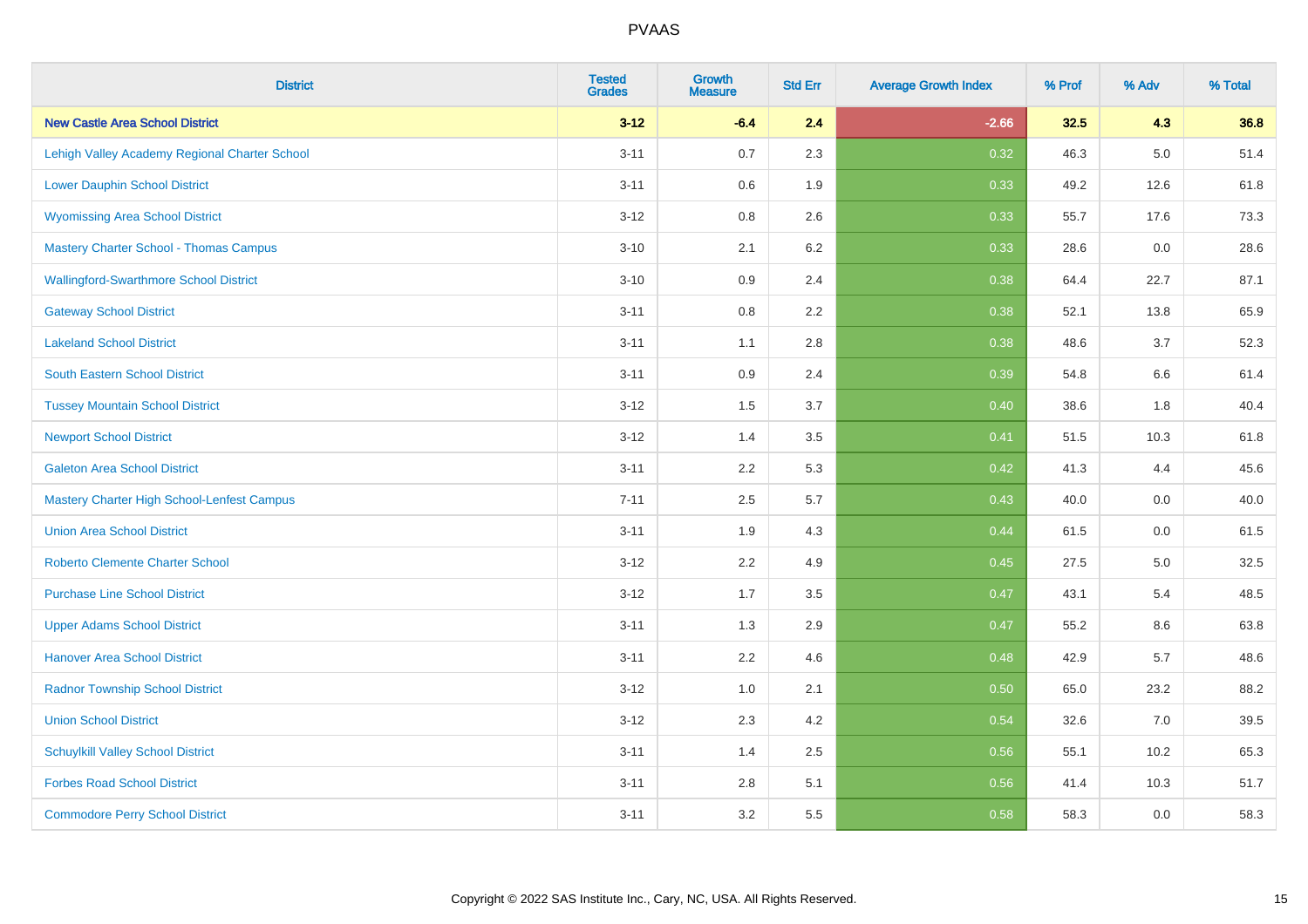| <b>District</b>                                | <b>Tested</b><br><b>Grades</b> | <b>Growth</b><br><b>Measure</b> | <b>Std Err</b> | <b>Average Growth Index</b> | % Prof | % Adv   | % Total |
|------------------------------------------------|--------------------------------|---------------------------------|----------------|-----------------------------|--------|---------|---------|
| <b>New Castle Area School District</b>         | $3 - 12$                       | $-6.4$                          | 2.4            | $-2.66$                     | 32.5   | 4.3     | 36.8    |
| <b>Laurel School District</b>                  | $3 - 11$                       | 1.8                             | 3.1            | 0.59                        | 70.1   | 2.3     | 72.4    |
| <b>United School District</b>                  | $3 - 11$                       | 2.1                             | 3.4            | 0.63                        | 60.3   | 6.6     | 66.9    |
| <b>Athens Area School District</b>             | $3 - 11$                       | 1.6                             | 2.5            | 0.64                        | 46.9   | $7.6\,$ | 54.5    |
| Harmony Area School District                   | $3 - 10$                       | 4.5                             | 6.3            | 0.72                        | 33.3   | 13.3    | 46.7    |
| <b>Southeastern Greene School District</b>     | $3 - 10$                       | 3.3                             | 4.6            | 0.72                        | 57.6   | 6.1     | 63.6    |
| Urban Pathways 6-12 Charter School             | $6 - 11$                       | 4.8                             | 6.4            | 0.75                        | 28.6   | $0.0\,$ | 28.6    |
| <b>Camp Hill School District</b>               | $3 - 12$                       | 2.3                             | 3.0            | 0.78                        | 53.6   | 17.5    | 71.1    |
| <b>Marple Newtown School District</b>          | $3 - 11$                       | 2.0                             | 2.4            | 0.81                        | 57.6   | 12.8    | 70.4    |
| <b>Mcguffey School District</b>                | $3 - 11$                       | 2.1                             | 2.6            | 0.81                        | 57.7   | 3.1     | 60.8    |
| North Clarion County School District           | $3 - 12$                       | 3.7                             | 4.3            | 0.85                        | 67.5   | 15.0    | 82.5    |
| <b>West Jefferson Hills School District</b>    | $3 - 11$                       | 1.8                             | 2.1            | 0.88                        | 55.7   | 20.8    | 76.4    |
| South Fayette Township School District         | $3 - 11$                       | 1.7                             | 2.0            | 0.88                        | 61.0   | 26.5    | 87.6    |
| <b>Bedford Area School District</b>            | $3 - 11$                       | 2.5                             | 2.6            | 0.93                        | 48.5   | 10.0    | 58.5    |
| Northwestern Lehigh School District            | $3 - 11$                       | 2.2                             | 2.3            | 0.93                        | 53.3   | 9.7     | 63.0    |
| <b>Keystone School District</b>                | $3 - 11$                       | 3.1                             | 3.3            | 0.94                        | 50.6   | 6.5     | 57.1    |
| <b>Baldwin-Whitehall School District</b>       | $3 - 11$                       | 1.8                             | 1.9            | 0.94                        | 58.6   | 8.6     | 67.1    |
| <b>Clairton City School District</b>           | $3 - 11$                       | 3.5                             | 3.7            | 0.95                        | 13.4   | 0.0     | 13.4    |
| <b>Lower Moreland Township School District</b> | $3 - 11$                       | 2.0                             | 2.2            | 0.95                        | 62.8   | 17.0    | 79.8    |
| <b>Berlin Brothersvalley School District</b>   | $3 - 11$                       | 4.0                             | 4.2            | 0.96                        | 48.8   | 14.0    | 62.8    |
| <b>Hopewell Area School District</b>           | $3 - 11$                       | 2.6                             | 2.7            | 0.97                        | 58.4   | 4.0     | 62.4    |
| <b>Bensalem Township School District</b>       | $3 - 11$                       | 1.6                             | 1.6            | 0.98                        | 38.8   | 8.3     | 47.1    |
| Lehigh Career & Technical Institute            | $10 - 12$                      | 5.6                             | 5.6            | 0.99                        | 78.3   | 0.0     | 78.3    |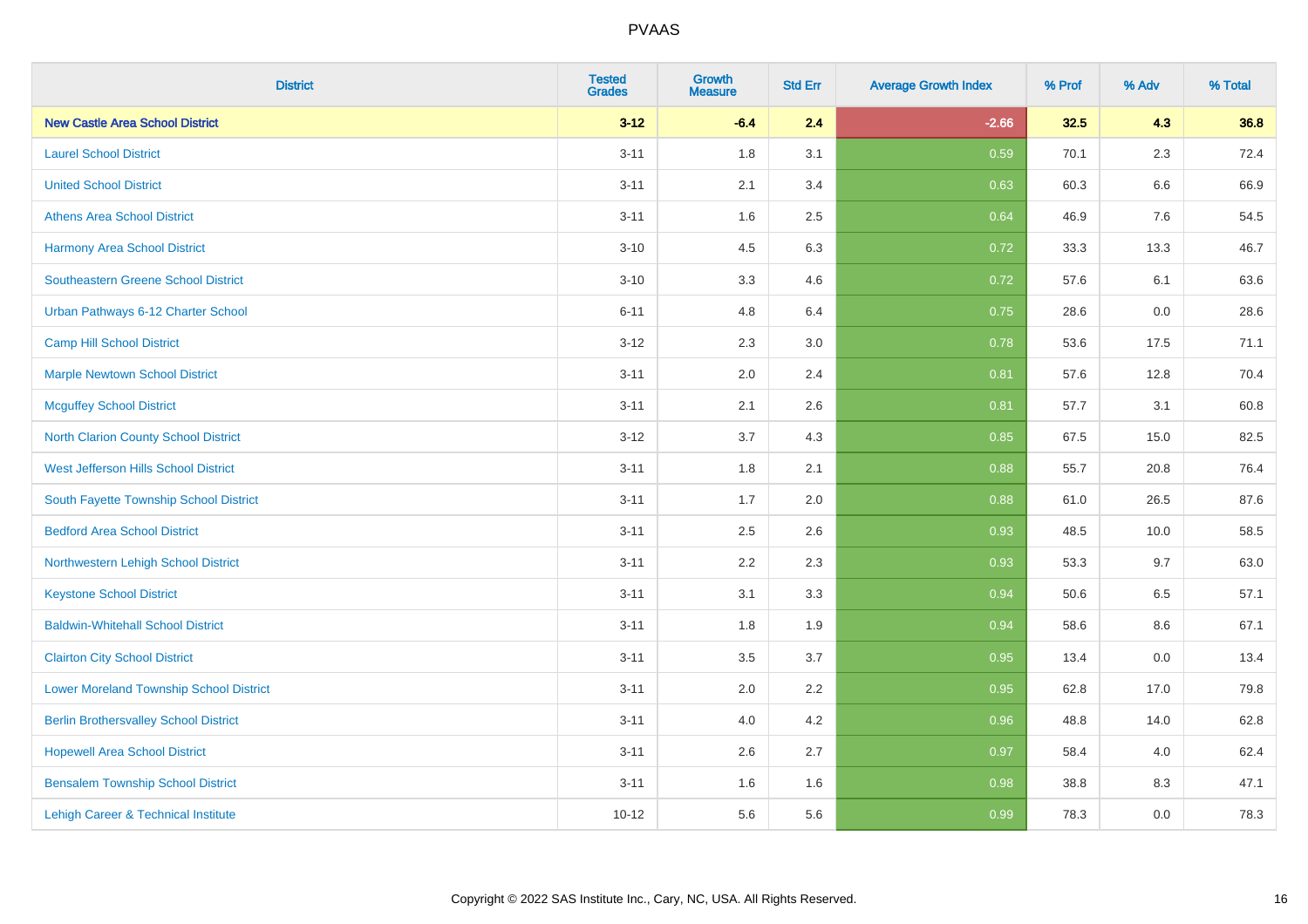| <b>District</b>                                | <b>Tested</b><br><b>Grades</b> | <b>Growth</b><br><b>Measure</b> | <b>Std Err</b> | <b>Average Growth Index</b> | % Prof | % Adv | % Total |
|------------------------------------------------|--------------------------------|---------------------------------|----------------|-----------------------------|--------|-------|---------|
| <b>New Castle Area School District</b>         | $3 - 12$                       | $-6.4$                          | 2.4            | $-2.66$                     | 32.5   | 4.3   | 36.8    |
| <b>Mastery Charter School - Pickett Campus</b> | $6 - 10$                       | 5.6                             | 5.7            | 1.00                        | 27.8   | 0.0   | 27.8    |
| <b>Tunkhannock Area School District</b>        | $3 - 11$                       | 2.3                             | 2.2            | 1.01                        | 44.9   | 9.6   | 54.6    |
| <b>Manheim Central School District</b>         | $3 - 11$                       | 2.1                             | 2.1            | 1.01                        | 53.2   | 11.6  | 64.8    |
| <b>Franklin Regional School District</b>       | $3 - 11$                       | 2.0                             | 1.9            | 1.02                        | 66.7   | 15.5  | 82.1    |
| <b>Williamsport Area School District</b>       | $3 - 11$                       | 1.9                             | 1.8            | 1.04                        | 44.1   | 12.8  | 56.9    |
| <b>General Mclane School District</b>          | $3 - 11$                       | 3.1                             | 2.9            | 1.07                        | 62.3   | 4.9   | 67.2    |
| Meyersdale Area School District                | $3 - 11$                       | 4.2                             | 4.0            | 1.07                        | 43.1   | 6.9   | 50.0    |
| Leechburg Area School District                 | $3 - 11$                       | 4.4                             | 4.0            | 1.09                        | 47.8   | 19.6  | 67.4    |
| Morrisville Borough School District            | $3 - 11$                       | 4.8                             | 4.3            | 1.10                        | 30.2   | 2.3   | 32.6    |
| <b>Tidioute Community Charter School</b>       | $3 - 11$                       | 5.7                             | 5.1            | 1.11                        | 34.4   | 21.9  | 56.2    |
| Esperanza Cyber Charter School                 | $3 - 11$                       | 7.1                             | 6.1            | 1.16                        | 9.1    | 0.0   | 9.1     |
| <b>Central Cambria School District</b>         | $3 - 11$                       | 3.0                             | 2.5            | 1.17                        | 56.2   | 9.7   | 66.0    |
| <b>Shanksville-Stonycreek School District</b>  | $3 - 10$                       | 7.0                             | 5.9            | 1.20                        | 64.7   | 17.6  | 82.4    |
| <b>Port Allegany School District</b>           | $3 - 11$                       | 4.4                             | 3.6            | 1.21                        | 28.1   | 9.4   | 37.5    |
| <b>Halifax Area School District</b>            | $3 - 11$                       | 4.7                             | 3.9            | 1.22                        | 61.5   | 9.6   | 71.2    |
| <b>Woodland Hills School District</b>          | $3 - 12$                       | 3.2                             | 2.6            | 1.22                        | 31.4   | 3.6   | 35.0    |
| <b>Line Mountain School District</b>           | $3 - 11$                       | 4.1                             | 3.2            | 1.27                        | 52.9   | 9.2   | 62.1    |
| <b>Donegal School District</b>                 | $3 - 12$                       | 3.1                             | 2.4            | 1.29                        | 60.6   | 9.1   | 69.7    |
| <b>Fairview School District</b>                | $3 - 11$                       | 3.4                             | 2.6            | 1.32                        | 57.2   | 17.6  | 74.8    |
| <b>Spring Cove School District</b>             | $3 - 11$                       | 3.4                             | 2.5            | 1.33                        | 47.8   | 12.7  | 60.4    |
| <b>Ligonier Valley School District</b>         | $3 - 11$                       | 4.2                             | 3.1            | 1.34                        | 59.1   | 10.3  | 69.5    |
| Mastery Charter School - Shoemaker Campus      | $7 - 10$                       | 4.1                             | 3.0            | 1.34                        | 20.9   | 3.3   | 24.2    |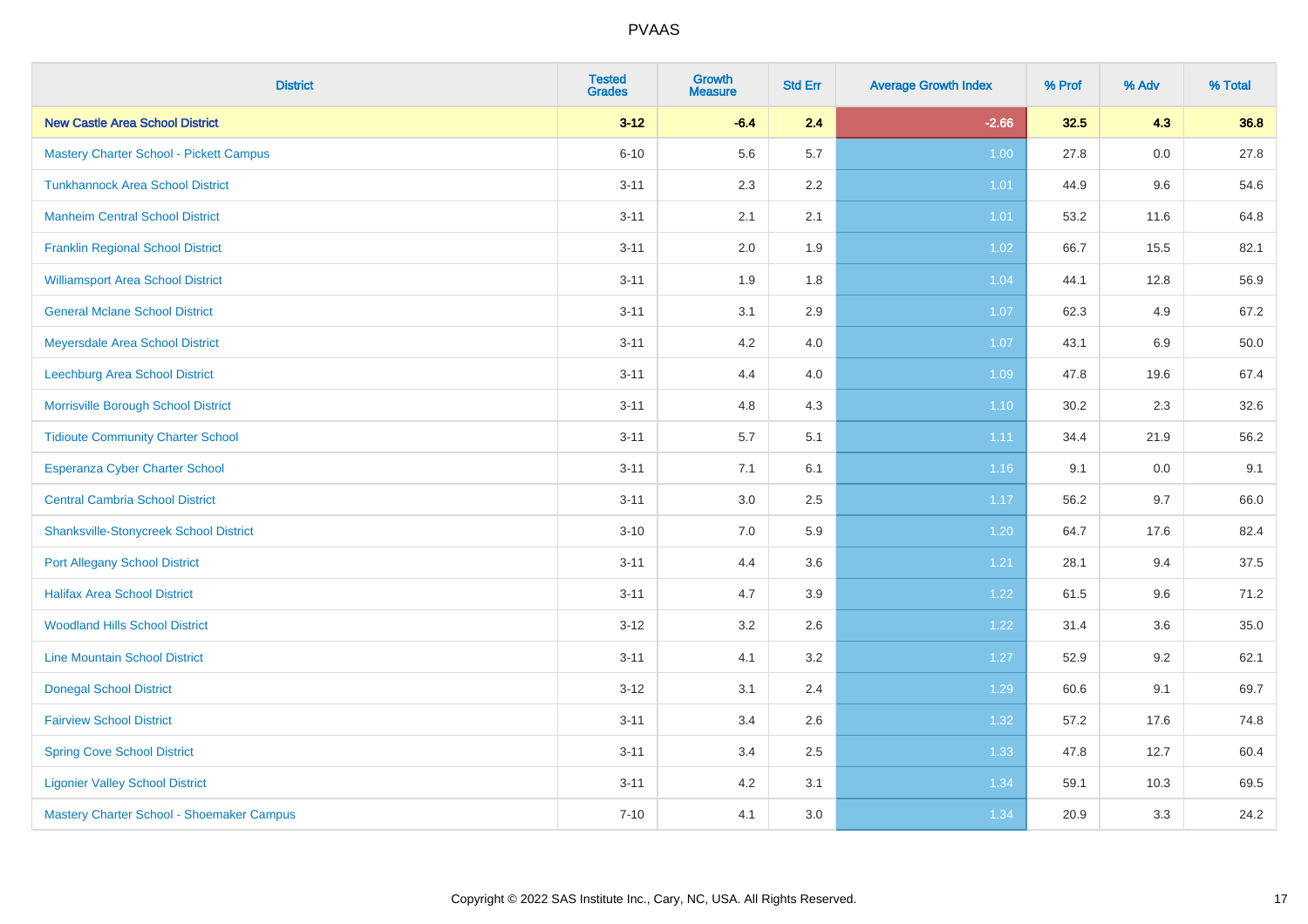| <b>District</b>                                    | <b>Tested</b><br><b>Grades</b> | <b>Growth</b><br><b>Measure</b> | <b>Std Err</b> | <b>Average Growth Index</b> | % Prof | % Adv | % Total |
|----------------------------------------------------|--------------------------------|---------------------------------|----------------|-----------------------------|--------|-------|---------|
| <b>New Castle Area School District</b>             | $3 - 12$                       | $-6.4$                          | 2.4            | $-2.66$                     | 32.5   | 4.3   | 36.8    |
| <b>Pottsgrove School District</b>                  | $3 - 11$                       | 2.8                             | 2.0            | 1.35                        | 44.0   | 10.0  | 53.9    |
| <b>MaST Community Charter School II</b>            | $3 - 10$                       | 4.4                             | 3.2            | 1.37                        | 28.4   | 3.4   | 31.8    |
| <b>West York Area School District</b>              | $3 - 12$                       | 3.2                             | 2.3            | 1.38                        | 53.8   | 4.4   | 58.2    |
| Capital Area School for the Arts Charter School    | $9 - 11$                       | 5.8                             | 4.1            | 1.39                        | 59.3   | 18.6  | 78.0    |
| <b>KIPP Dubois Charter School</b>                  | $9 - 10$                       | 4.7                             | 3.3            | 1.40                        | 31.0   | 1.4   | 32.4    |
| <b>Lincoln Park Performing Arts Charter School</b> | $7 - 11$                       | 3.6                             | 2.5            | 1.42                        | 59.6   | 14.7  | 74.3    |
| <b>Methacton School District</b>                   | $3 - 11$                       | 2.5                             | 1.7            | 1.43                        | 62.5   | 16.4  | 79.0    |
| <b>Towanda Area School District</b>                | $3 - 11$                       | 4.0                             | 2.8            | 1.44                        | 39.4   | 6.6   | 46.0    |
| <b>Punxsutawney Area School District</b>           | $3 - 11$                       | 4.2                             | $2.9\,$        | 1.45                        | 55.0   | 5.5   | 60.6    |
| <b>Everett Area School District</b>                | $3 - 11$                       | 5.0                             | 3.4            | 1.47                        | 60.5   | 1.3   | 61.8    |
| <b>New Brighton Area School District</b>           | $3 - 11$                       | 4.6                             | 3.1            | 1.47                        | 60.9   | 5.8   | 66.7    |
| <b>Loyalsock Township School District</b>          | $3 - 12$                       | 4.2                             | 2.8            | 1.47                        | 54.3   | 2.1   | 56.4    |
| <b>Burrell School District</b>                     | $3 - 11$                       | 4.5                             | 3.1            | 1.48                        | 58.5   | 13.8  | 72.3    |
| <b>Warrior Run School District</b>                 | $3 - 11$                       | 4.6                             | 3.0            | $1.51$                      | 40.9   | 8.1   | 49.0    |
| <b>Armstrong School District</b>                   | $3 - 11$                       | 2.6                             | 1.7            | 1.53                        | 51.5   | 6.1   | 57.6    |
| <b>South Butler County School District</b>         | $3 - 10$                       | 3.9                             | 2.5            | 1.54                        | 53.1   | 16.6  | 69.7    |
| <b>Pleasant Valley School District</b>             | $3 - 11$                       | 3.1                             | 2.0            | 1.57                        | 57.2   | 5.5   | 62.8    |
| <b>Hermitage School District</b>                   | $3 - 12$                       | 3.8                             | 2.4            | 1.60                        | 57.5   | 9.3   | 66.8    |
| Esperanza Academy Charter School                   | $4 - 11$                       | 4.0                             | 2.5            | 1.61                        | 32.4   | 0.7   | 33.1    |
| <b>Millersburg Area School District</b>            | $3 - 11$                       | 6.2                             | 3.8            | 1.63                        | 51.8   | 7.4   | 59.3    |
| <b>Conrad Weiser Area School District</b>          | $3 - 11$                       | 3.6                             | 2.2            | 1.63                        | 52.1   | 2.1   | 54.2    |
| Allegheny-Clarion Valley School District           | $3 - 10$                       | 7.8                             | 4.7            | 1.65                        | 53.3   | 3.3   | 56.7    |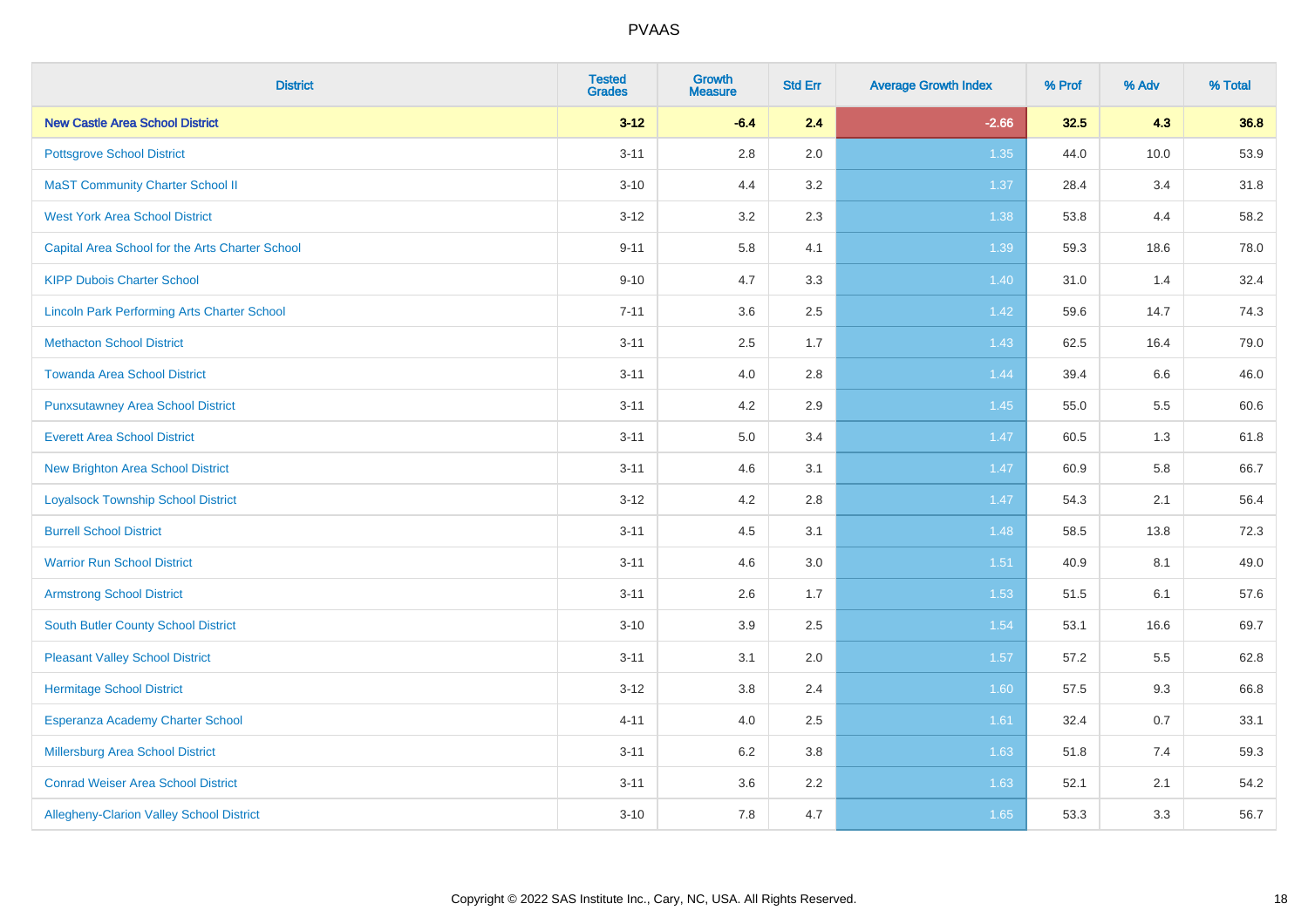| <b>District</b>                             | <b>Tested</b><br><b>Grades</b> | <b>Growth</b><br><b>Measure</b> | <b>Std Err</b> | <b>Average Growth Index</b> | % Prof | % Adv | % Total |
|---------------------------------------------|--------------------------------|---------------------------------|----------------|-----------------------------|--------|-------|---------|
| <b>New Castle Area School District</b>      | $3 - 12$                       | $-6.4$                          | 2.4            | $-2.66$                     | 32.5   | 4.3   | 36.8    |
| <b>Central Bucks School District</b>        | $3 - 11$                       | 1.6                             | 0.9            | 1.66                        | 63.0   | 16.8  | 79.8    |
| <b>Oswayo Valley School District</b>        | $3 - 12$                       | 8.5                             | 5.0            | 1.68                        | 50.0   | 16.7  | 66.7    |
| <b>Reach Cyber Charter School</b>           | $3 - 11$                       | 8.1                             | 4.7            | 1.72                        | 42.4   | 4.6   | 47.0    |
| <b>Northgate School District</b>            | $3 - 11$                       | 6.3                             | 3.6            | 1.73                        | 53.3   | 16.7  | 70.0    |
| <b>Bentworth School District</b>            | $3 - 11$                       | 5.7                             | 3.2            | 1.75                        | 44.2   | 19.5  | 63.6    |
| <b>Salisbury Township School District</b>   | $3 - 11$                       | 6.3                             | 3.6            | 1.77                        | 46.2   | 6.6   | 52.8    |
| <b>York Academy Regional Charter School</b> | $3 - 11$                       | 9.0                             | 5.0            | 1.79                        | 55.2   | 0.0   | 55.2    |
| <b>Sto-Rox School District</b>              | $3 - 10$                       | 6.6                             | 3.7            | 1.80                        | 13.4   | 0.0   | 13.4    |
| <b>Laurel Highlands School District</b>     | $3 - 11$                       | 4.3                             | 2.4            | 1.81                        | 44.9   | 9.6   | 54.5    |
| <b>Hanover Public School District</b>       | $3 - 11$                       | 5.2                             | 2.8            | 1.83                        | 52.2   | 14.4  | 66.7    |
| <b>Blacklick Valley School District</b>     | $3 - 11$                       | 8.0                             | 4.3            | 1.85                        | 34.1   | 0.0   | 34.1    |
| <b>Monessen City School District</b>        | $3 - 10$                       | 8.3                             | 4.5            | 1.85                        | 42.9   | 2.9   | 45.7    |
| <b>Uniontown Area School District</b>       | $3 - 11$                       | 6.0                             | 3.2            | 1.87                        | 62.4   | 5.9   | 68.2    |
| <b>Sharon City School District</b>          | $3 - 11$                       | 4.9                             | 2.6            | 1.87                        | 48.2   | 5.3   | 53.4    |
| <b>Steel Valley School District</b>         | $3 - 11$                       | 6.5                             | 3.4            | 1.89                        | 50.7   | 5.6   | 56.3    |
| <b>Western Wayne School District</b>        | $3 - 11$                       | 5.6                             | 2.9            | 1.93                        | 41.3   | 17.4  | 58.7    |
| <b>Pottsville Area School District</b>      | $3-12$                         | 4.4                             | 2.3            | 1.94                        | 44.8   | 5.4   | 50.2    |
| <b>Beaver Area School District</b>          | $3 - 10$                       | 4.7                             | 2.4            | 1.94                        | 57.4   | 16.8  | 74.2    |
| <b>West Allegheny School District</b>       | $3-12$                         | 4.0                             | 2.1            | 1.96                        | 63.1   | 15.7  | 78.8    |
| <b>Central Valley School District</b>       | $3 - 10$                       | 4.8                             | 2.4            | 1.98                        | 56.9   | 9.0   | 65.9    |
| Altoona Area School District                | $3 - 12$                       | 3.3                             | 1.6            | 1.99                        | 47.7   | 8.2   | 55.9    |
| <b>Blackhawk School District</b>            | $3 - 11$                       | 4.7                             | 2.3            | 2.01                        | 55.8   | 8.8   | 64.6    |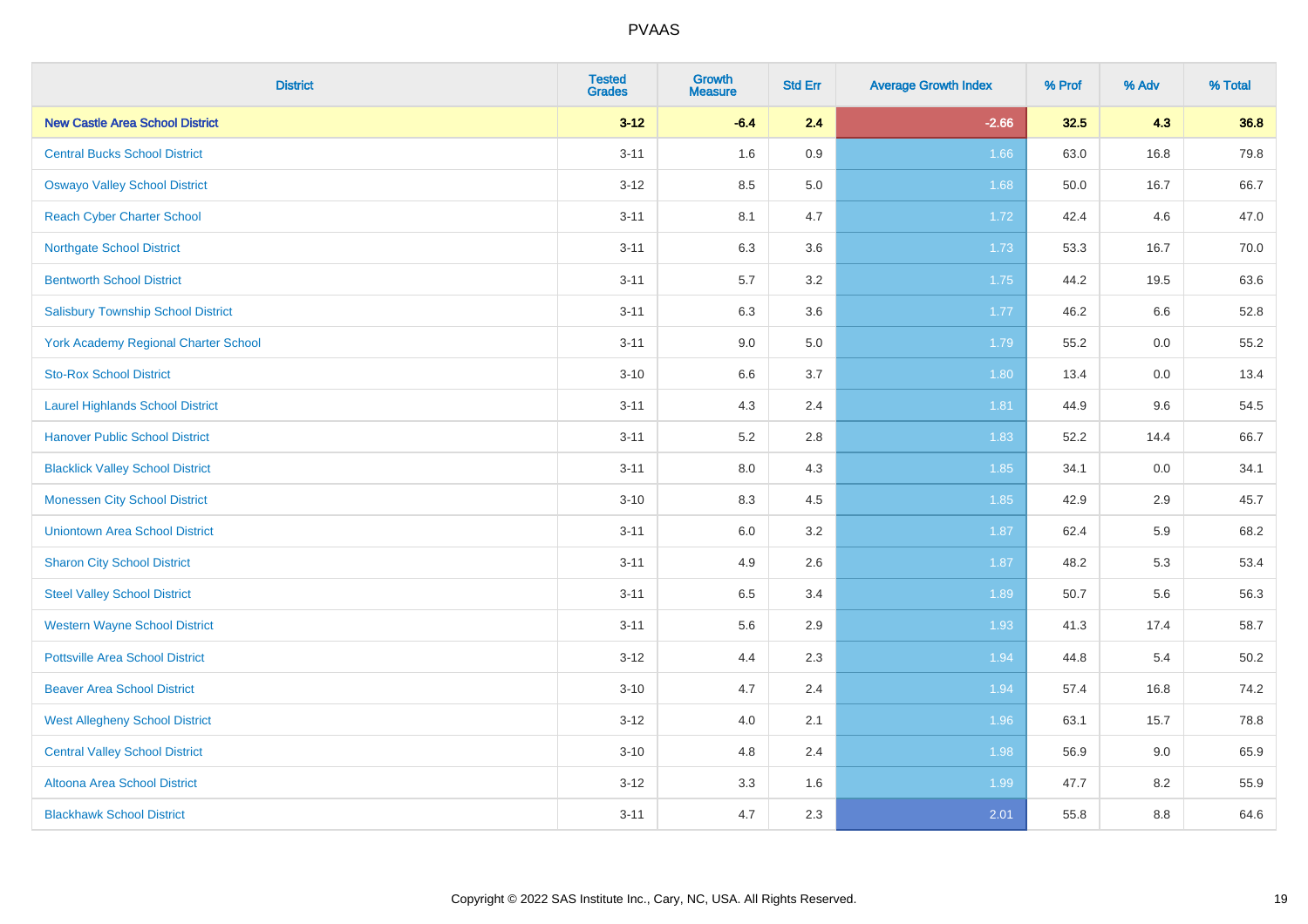| <b>District</b>                                        | <b>Tested</b><br><b>Grades</b> | <b>Growth</b><br><b>Measure</b> | <b>Std Err</b> | <b>Average Growth Index</b> | % Prof | % Adv   | % Total |
|--------------------------------------------------------|--------------------------------|---------------------------------|----------------|-----------------------------|--------|---------|---------|
| <b>New Castle Area School District</b>                 | $3 - 12$                       | $-6.4$                          | 2.4            | $-2.66$                     | 32.5   | 4.3     | 36.8    |
| <b>Chester Charter Scholars Academy Charter School</b> | $3 - 12$                       | 8.4                             | 4.1            | 2.03                        | 23.4   | 0.0     | 23.4    |
| Dr Robert Ketterer Charter School Inc                  | $6 - 12$                       | 10.1                            | 5.0            | 2.04                        | 14.9   | 0.4     | 15.3    |
| <b>Millcreek Township School District</b>              | $3 - 11$                       | 3.1                             | $1.5$          | 2.06                        | 55.6   | 14.2    | 69.7    |
| <b>Coudersport Area School District</b>                | $3 - 11$                       | 7.7                             | 3.7            | 2.06                        | 55.7   | 8.2     | 63.9    |
| <b>Keystone Oaks School District</b>                   | $3 - 11$                       | $5.5\,$                         | 2.6            | 2.07                        | 53.2   | 12.1    | 65.4    |
| South Western School District                          | $3 - 12$                       | 3.9                             | 1.9            | 2.08                        | 60.2   | 8.1     | 68.3    |
| <b>Grove City Area School District</b>                 | $3 - 12$                       | 5.1                             | 2.4            | 2.09                        | 36.4   | 16.5    | 52.8    |
| <b>Eastern Lancaster County School District</b>        | $3 - 12$                       | 4.5                             | 2.2            | 2.09                        | 46.3   | 11.4    | 57.6    |
| <b>Muhlenberg School District</b>                      | $3 - 10$                       | 4.0                             | 1.9            | 2.10                        | 34.2   | $2.6\,$ | 36.8    |
| Community Academy Of Philadelphia Charter School       | $3 - 11$                       | 5.8                             | 2.7            | 2.12                        | 26.7   | 0.9     | 27.6    |
| Pennsylvania Leadership Charter School                 | $3 - 11$                       | 4.6                             | 2.2            | 2.13                        | 55.4   | 11.2    | 66.7    |
| <b>Allegheny Valley School District</b>                | $3 - 11$                       | 8.5                             | 3.9            | 2.17                        | 53.1   | 12.2    | 65.3    |
| <b>Carlynton School District</b>                       | $3 - 11$                       | 7.3                             | 3.3            | 2.22                        | 41.0   | 10.5    | 51.6    |
| Pennsylvania Distance Learning Charter School          | $3 - 12$                       | 9.3                             | 4.2            | 2.22                        | 42.2   | 3.1     | 45.3    |
| Lincoln Leadership Academy Charter School              | $3 - 12$                       | 14.2                            | 6.4            | 2.22                        | 23.5   | 0.0     | 23.5    |
| <b>Carbondale Area School District</b>                 | $3 - 10$                       | 7.4                             | 3.3            | 2.25                        | 56.6   | 2.6     | 59.2    |
| <b>Agora Cyber Charter School</b>                      | $3 - 11$                       | 5.8                             | 2.6            | 2.28                        | 42.8   | 6.6     | 49.4    |
| <b>Wilson Area School District</b>                     | $3 - 11$                       | 6.0                             | 2.6            | 2.30                        | 48.7   | 8.5     | 57.2    |
| <b>Brookville Area School District</b>                 | $3 - 11$                       | 6.9                             | 3.0            | 2.30                        | 55.2   | 15.6    | 70.8    |
| <b>Richland School District</b>                        | $3 - 11$                       | 6.7                             | 2.9            | 2.33                        | 62.2   | 19.2    | 81.4    |
| <b>Collegium Charter School</b>                        | $3 - 10$                       | 5.9                             | 2.5            | 2.33                        | 38.1   | 7.9     | 46.0    |
| <b>Governor Mifflin School District</b>                | $3 - 11$                       | 4.1                             | 1.8            | 2.33                        | 42.5   | 7.2     | 49.7    |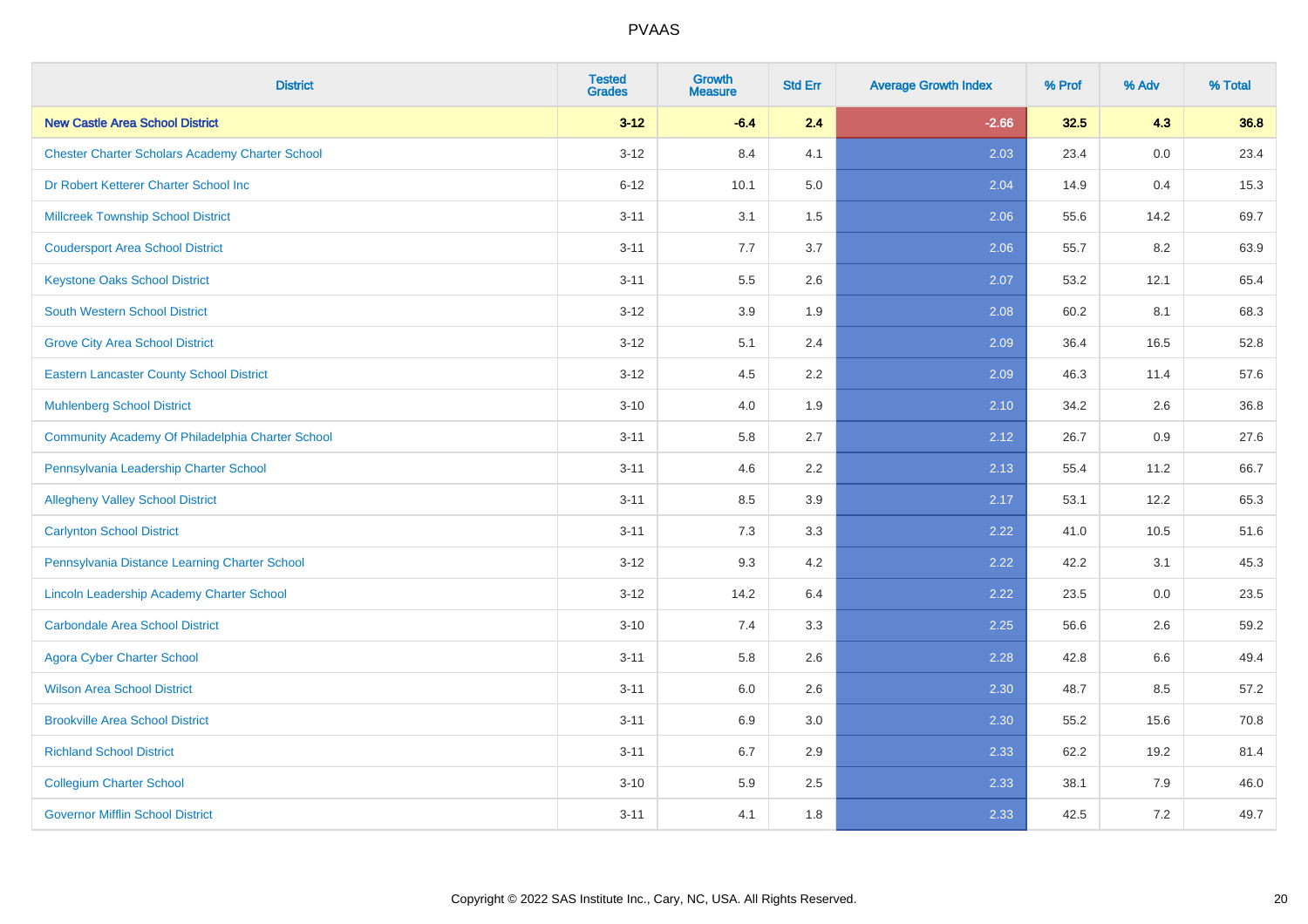| <b>District</b>                             | <b>Tested</b><br><b>Grades</b> | <b>Growth</b><br><b>Measure</b> | <b>Std Err</b> | <b>Average Growth Index</b> | % Prof | % Adv | % Total |
|---------------------------------------------|--------------------------------|---------------------------------|----------------|-----------------------------|--------|-------|---------|
| <b>New Castle Area School District</b>      | $3 - 12$                       | $-6.4$                          | 2.4            | $-2.66$                     | 32.5   | 4.3   | 36.8    |
| <b>Franklin Area School District</b>        | $3 - 11$                       | 6.6                             | 2.8            | 2.34                        | 48.2   | 4.5   | 52.7    |
| <b>Hampton Township School District</b>     | $3 - 11$                       | 5.1                             | 2.2            | 2.35                        | 54.0   | 28.2  | 82.2    |
| <b>New Foundations Charter School</b>       | $3 - 11$                       | 5.4                             | 2.2            | 2.41                        | 47.2   | 2.5   | 49.8    |
| People For People Charter School            | $3 - 12$                       | 13.3                            | 5.5            | 2.43                        | 13.5   | 0.0   | 13.5    |
| <b>Wattsburg Area School District</b>       | $3 - 11$                       | 6.5                             | 2.7            | 2.43                        | 42.7   | 7.6   | 50.3    |
| <b>Belle Vernon Area School District</b>    | $3 - 11$                       | 6.5                             | 2.6            | 2.44                        | 55.6   | 11.1  | 66.7    |
| <b>Belmont Charter School</b>               | $3 - 10$                       | 16.0                            | 6.5            | 2.45                        | 64.3   | 0.0   | 64.3    |
| <b>Bethlehem-Center School District</b>     | $3 - 10$                       | 8.1                             | 3.3            | 2.46                        | 35.1   | 1.4   | 36.5    |
| <b>Wilmington Area School District</b>      | $3 - 11$                       | 7.5                             | 3.0            | 2.48                        | 55.1   | 5.1   | 60.2    |
| <b>Shenandoah Valley School District</b>    | $3 - 11$                       | 9.7                             | 3.9            | 2.49                        | 28.3   | 5.0   | 33.3    |
| 21st Century Cyber Charter School           | $6 - 12$                       | 5.7                             | 2.3            | 2.50                        | 56.7   | 8.3   | 65.0    |
| Northampton Area School District            | $3 - 11$                       | 4.0                             | 1.6            | 2.51                        | 52.3   | 10.8  | 63.1    |
| <b>Clarion Area School District</b>         | $3 - 11$                       | 10.3                            | 4.1            | 2.51                        | 45.4   | 14.6  | 60.0    |
| Renaissance Academy Charter School          | $3 - 11$                       | 8.3                             | 3.3            | 2.54                        | 45.6   | 22.8  | 68.4    |
| New Hope-Solebury School District           | $3 - 11$                       | $7.5\,$                         | 2.9            | 2.57                        | 68.2   | 22.7  | 90.9    |
| <b>Penncrest School District</b>            | $3 - 11$                       | 5.7                             | 2.2            | 2.57                        | 47.2   | 7.1   | 54.3    |
| <b>Kennett Consolidated School District</b> | $3 - 11$                       | 4.8                             | 1.8            | 2.61                        | 52.5   | 10.7  | 63.2    |
| <b>Wyalusing Area School District</b>       | $3 - 12$                       | $8.8\,$                         | 3.3            | 2.68                        | 54.6   | 11.7  | 66.2    |
| <b>Spring Grove Area School District</b>    | $3 - 11$                       | 5.6                             | 2.1            | 2.68                        | 55.1   | 15.0  | 70.1    |
| <b>Multicultural Academy Charter School</b> | $9 - 11$                       | 9.5                             | 3.5            | 2.69                        | 22.0   | 0.0   | 22.0    |
| <b>Homer-Center School District</b>         | $3 - 11$                       | 9.7                             | 3.6            | 2.70                        | 45.1   | 17.2  | 62.3    |
| <b>Mars Area School District</b>            | $3 - 10$                       | 5.7                             | 2.1            | 2.75                        | 57.9   | 18.2  | 76.1    |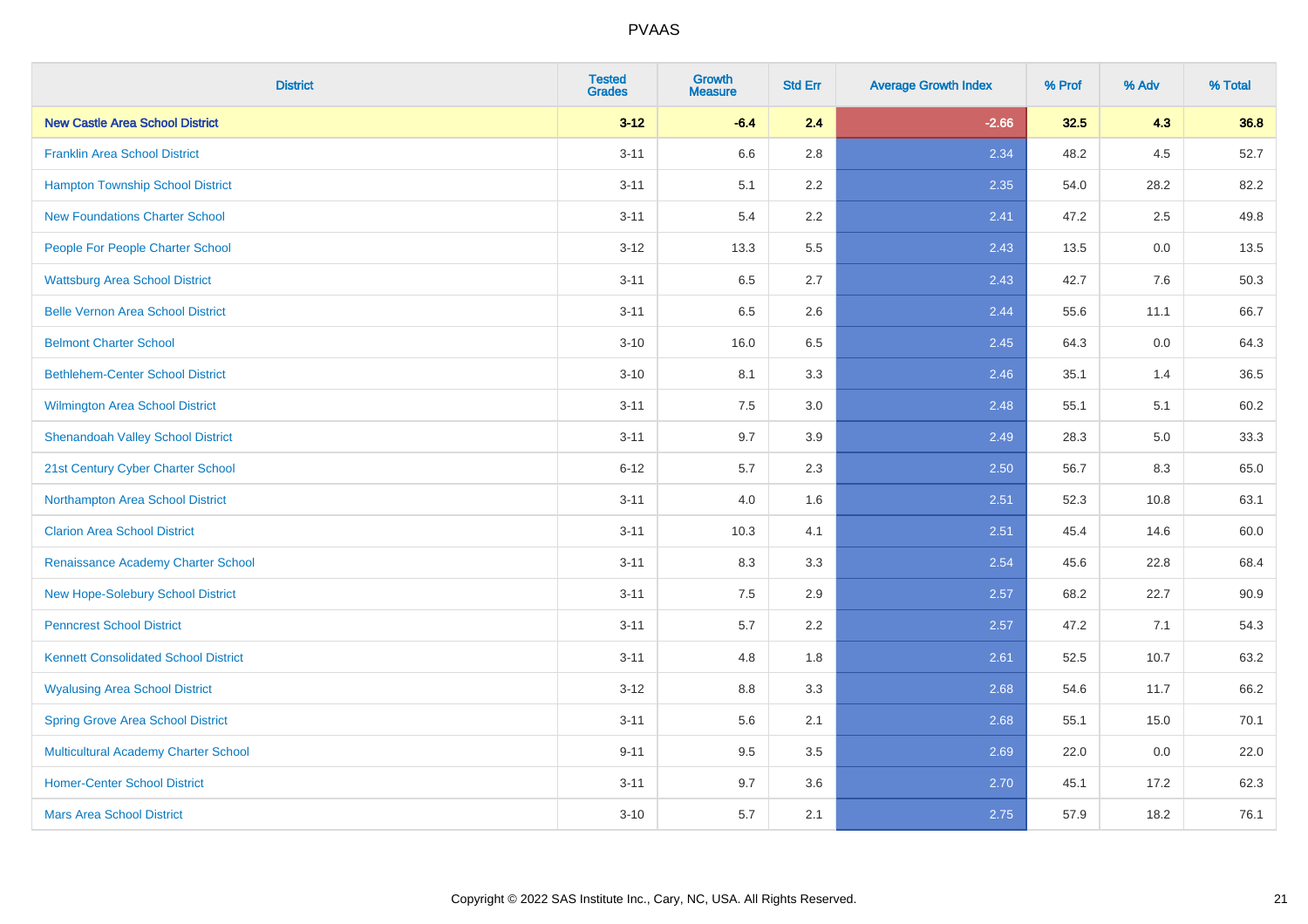| <b>District</b>                                | <b>Tested</b><br><b>Grades</b> | Growth<br><b>Measure</b> | <b>Std Err</b> | <b>Average Growth Index</b> | % Prof | % Adv | % Total |
|------------------------------------------------|--------------------------------|--------------------------|----------------|-----------------------------|--------|-------|---------|
| <b>New Castle Area School District</b>         | $3 - 12$                       | $-6.4$                   | 2.4            | $-2.66$                     | 32.5   | 4.3   | 36.8    |
| <b>Warwick School District</b>                 | $3 - 11$                       | 5.2                      | 1.9            | 2.76                        | 46.4   | 17.0  | 63.3    |
| <b>Peters Township School District</b>         | $3 - 11$                       | 5.0                      | 1.8            | 2.76                        | 59.8   | 26.1  | 85.9    |
| Lehigh Valley Charter High School For The Arts | $9 - 10$                       | 7.3                      | 2.6            | 2.82                        | 62.3   | 18.2  | 80.5    |
| <b>Jenkintown School District</b>              | $3 - 11$                       | 12.5                     | 4.4            | 2.84                        | 54.6   | 29.6  | 84.1    |
| <b>Hempfield Area School District</b>          | $3 - 12$                       | 4.6                      | 1.6            | 2.86                        | 53.5   | 20.1  | 73.6    |
| Daniel Boone Area School District              | $3 - 12$                       | 5.7                      | 2.0            | 2.88                        | 51.0   | 11.5  | 62.6    |
| <b>Stroudsburg Area School District</b>        | $3 - 11$                       | 5.5                      | 1.9            | 2.88                        | 48.1   | 4.2   | 52.3    |
| <b>Hollidaysburg Area School District</b>      | $3 - 11$                       | 6.0                      | 2.1            | 2.88                        | 57.1   | 12.3  | 69.4    |
| <b>Dover Area School District</b>              | $3 - 12$                       | 6.0                      | 2.1            | 2.94                        | 52.2   | 6.0   | 58.2    |
| Palmyra Area School District                   | $3 - 11$                       | 5.6                      | 1.9            | 2.96                        | 56.4   | 15.6  | 72.0    |
| <b>Montgomery Area School District</b>         | $3 - 11$                       | 10.7                     | 3.6            | 2.96                        | 48.7   | 12.4  | 61.1    |
| <b>Neshaminy School District</b>               | $3 - 11$                       | 4.0                      | 1.3            | 3.02                        | 58.7   | 9.5   | 68.2    |
| Northeastern York School District              | $3 - 11$                       | 5.9                      | 2.0            | 3.03                        | 51.1   | 16.6  | 67.6    |
| Saint Marys Area School District               | $3 - 11$                       | 7.8                      | 2.6            | 3.04                        | 57.0   | 8.2   | 65.2    |
| Northern Cambria School District               | $3 - 11$                       | 10.0                     | 3.3            | 3.04                        | 47.4   | 5.1   | 52.6    |
| <b>Cranberry Area School District</b>          | $3 - 12$                       | 9.2                      | 3.0            | 3.04                        | 47.5   | 10.2  | 57.6    |
| <b>Connellsville Area School District</b>      | $3 - 11$                       | 6.1                      | 2.0            | 3.05                        | 45.4   | 7.8   | 53.2    |
| <b>Ephrata Area School District</b>            | $3 - 11$                       | 5.6                      | 1.8            | 3.12                        | 54.7   | 9.5   | 64.2    |
| <b>Avon Grove Charter School</b>               | $3 - 11$                       | 9.0                      | 2.9            | 3.13                        | 58.8   | 16.7  | 75.5    |
| <b>Bethel Park School District</b>             | $3 - 11$                       | 5.6                      | 1.8            | 3.18                        | 65.3   | 18.6  | 83.9    |
| <b>Jamestown Area School District</b>          | $3 - 11$                       | 13.5                     | 4.2            | 3.19                        | 64.4   | 13.3  | 77.8    |
| <b>Sayre Area School District</b>              | $3 - 11$                       | 11.2                     | 3.5            | 3.20                        | 52.2   | 7.5   | 59.7    |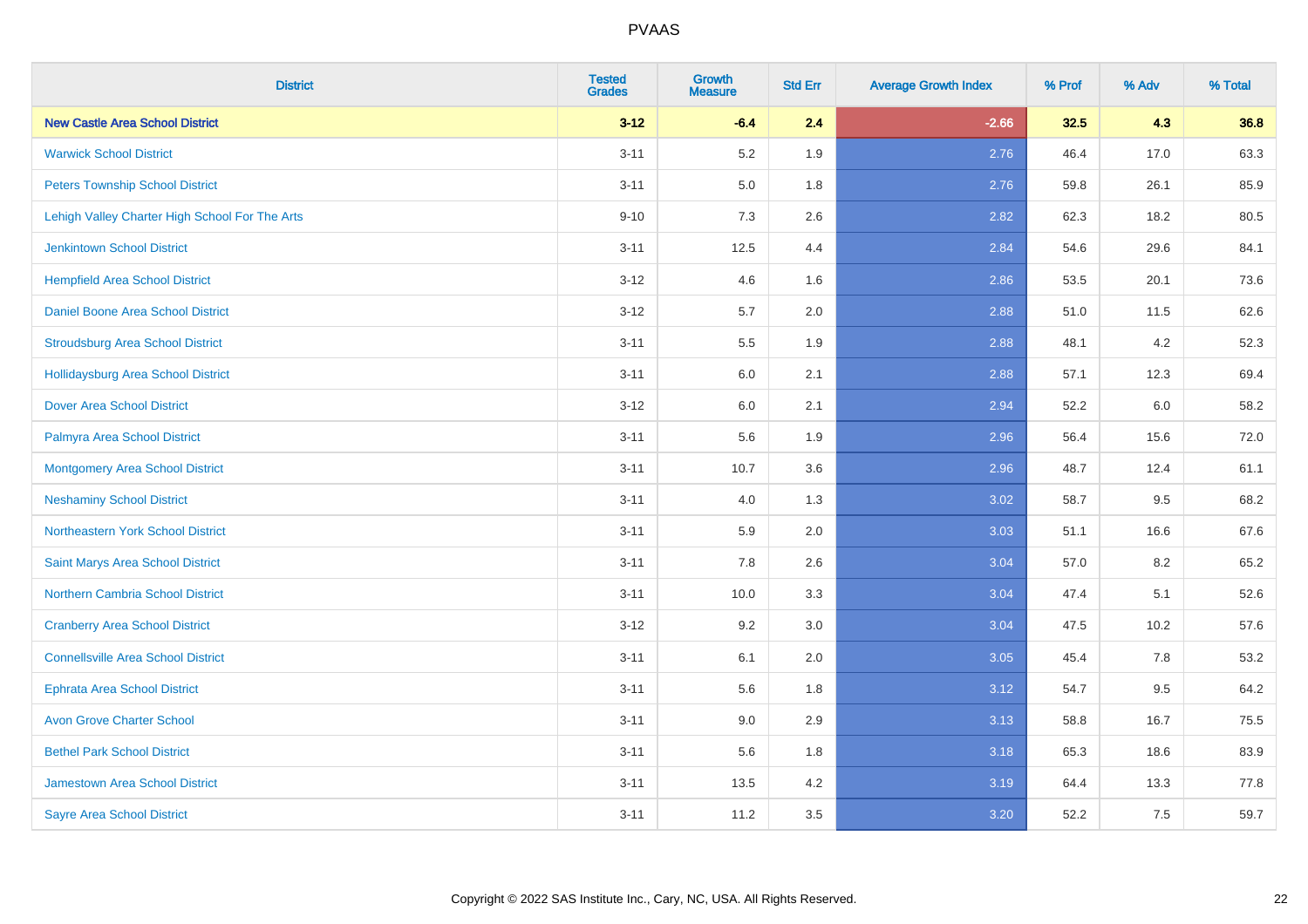| <b>District</b>                                | <b>Tested</b><br><b>Grades</b> | <b>Growth</b><br><b>Measure</b> | <b>Std Err</b> | <b>Average Growth Index</b> | % Prof | % Adv | % Total |
|------------------------------------------------|--------------------------------|---------------------------------|----------------|-----------------------------|--------|-------|---------|
| <b>New Castle Area School District</b>         | $3 - 12$                       | $-6.4$                          | 2.4            | $-2.66$                     | 32.5   | 4.3   | 36.8    |
| <b>Wayne Highlands School District</b>         | $3 - 11$                       | 7.8                             | 2.4            | 3.23                        | 52.3   | 13.1  | 65.4    |
| <b>Tech Freire Charter School</b>              | $9 - 11$                       | 9.3                             | 2.9            | 3.26                        | 18.0   | 1.1   | 19.1    |
| <b>East Penn School District</b>               | $3 - 11$                       | 4.1                             | 1.3            | 3.27                        | 55.8   | 11.5  | 67.3    |
| Mechanicsburg Area School District             | $3 - 11$                       | 5.9                             | 1.8            | 3.29                        | 57.2   | 13.7  | 70.9    |
| <b>Central Dauphin School District</b>         | $3 - 11$                       | 4.4                             | 1.3            | 3.32                        | 53.3   | 7.4   | 60.7    |
| <b>Mastery Charter School - Hardy Williams</b> | $3 - 11$                       | 11.4                            | 3.4            | 3.33                        | 44.3   | 5.7   | 50.0    |
| Pennsylvania Virtual Charter School            | $3 - 11$                       | 11.8                            | 3.5            | 3.37                        | 56.5   | 11.1  | 67.6    |
| <b>School Lane Charter School</b>              | $3 - 11$                       | 12.4                            | 3.6            | 3.43                        | 59.1   | 9.8   | 68.9    |
| <b>Whitehall-Coplay School District</b>        | $3 - 11$                       | 6.1                             | 1.8            | 3.45                        | 49.3   | 7.4   | 56.6    |
| Ambridge Area School District                  | $3 - 12$                       | 9.1                             | 2.6            | 3.46                        | 50.4   | 10.7  | 61.1    |
| Pen Argyl Area School District                 | $3 - 12$                       | 9.2                             | 2.7            | 3.46                        | 50.0   | 12.6  | 62.6    |
| Selinsgrove Area School District               | $3 - 12$                       | 8.3                             | 2.3            | 3.54                        | 56.8   | 10.0  | 66.8    |
| <b>West Shore School District</b>              | $3 - 12$                       | 5.0                             | 1.4            | 3.59                        | 54.2   | 9.4   | 63.6    |
| <b>Hamburg Area School District</b>            | $3 - 11$                       | 8.9                             | 2.5            | 3.63                        | 43.5   | 8.2   | 51.7    |
| <b>Eastern York School District</b>            | $3 - 11$                       | 9.6                             | 2.6            | 3.71                        | 56.3   | 12.6  | 68.9    |
| <b>Mckeesport Area School District</b>         | $3 - 12$                       | 9.0                             | 2.4            | 3.72                        | 31.0   | 4.5   | 35.5    |
| <b>Midd-West School District</b>               | $3 - 11$                       | 10.3                            | 2.7            | 3.80                        | 58.0   | 13.4  | 71.4    |
| <b>Octorara Area School District</b>           | $3 - 11$                       | 9.1                             | 2.4            | 3.82                        | 52.1   | 8.5   | 60.6    |
| <b>Eastern Lebanon County School District</b>  | $3 - 11$                       | 8.6                             | 2.2            | 3.84                        | 48.8   | 11.4  | 60.3    |
| <b>Allentown City School District</b>          | $3 - 12$                       | 5.3                             | 1.4            | 3.88                        | 25.3   | 2.7   | 28.0    |
| <b>Freeport Area School District</b>           | $3 - 10$                       | 9.7                             | 2.5            | 3.91                        | 57.5   | 17.8  | 75.3    |
| <b>Lake-Lehman School District</b>             | $3 - 11$                       | 10.8                            | 2.7            | 3.93                        | 55.3   | 7.9   | 63.2    |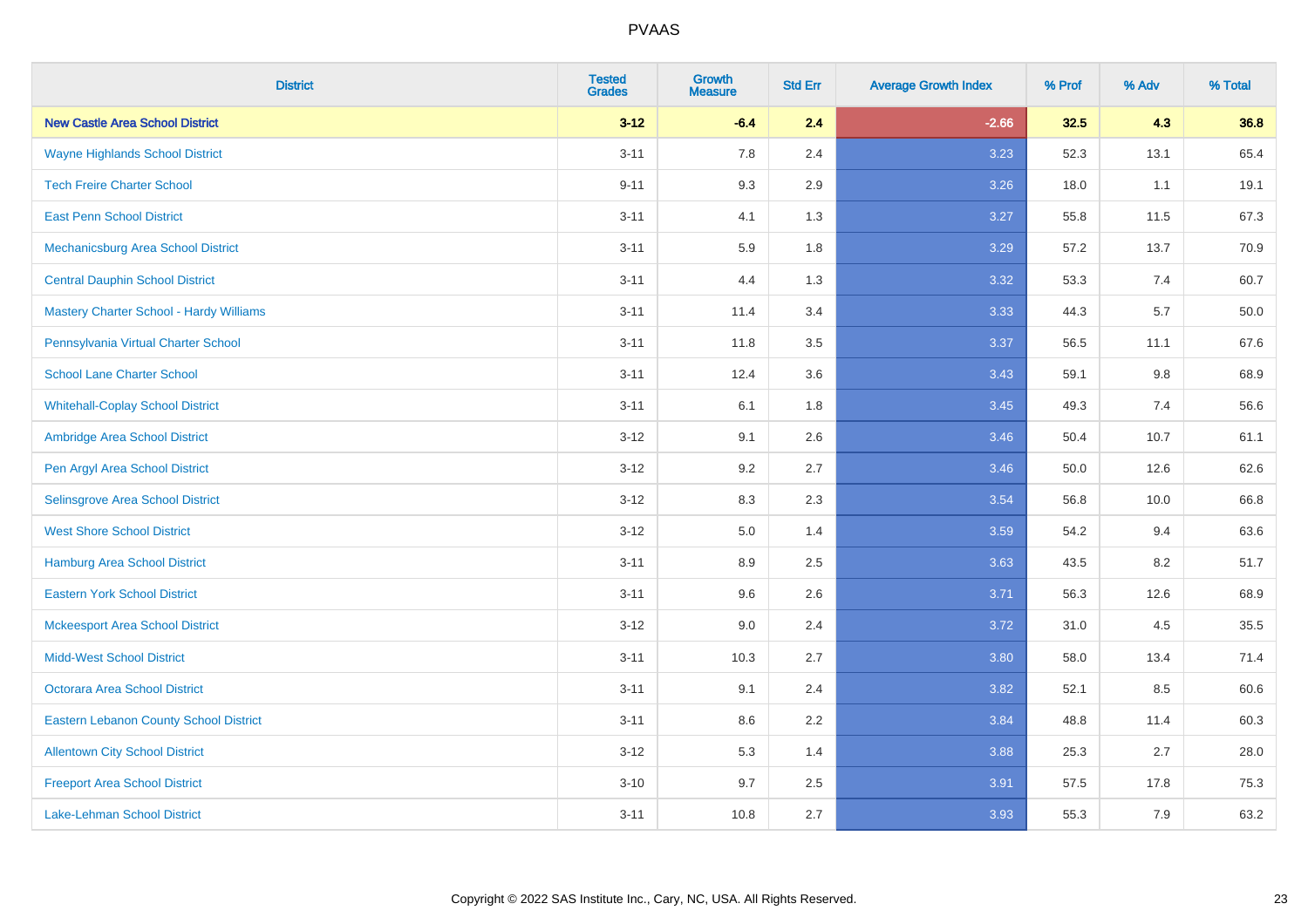| <b>District</b>                                    | <b>Tested</b><br><b>Grades</b> | <b>Growth</b><br><b>Measure</b> | <b>Std Err</b> | <b>Average Growth Index</b> | % Prof | % Adv   | % Total |
|----------------------------------------------------|--------------------------------|---------------------------------|----------------|-----------------------------|--------|---------|---------|
| <b>New Castle Area School District</b>             | $3 - 12$                       | $-6.4$                          | 2.4            | $-2.66$                     | 32.5   | 4.3     | 36.8    |
| <b>William Penn School District</b>                | $3 - 12$                       | 8.3                             | 2.1            | 3.99                        | 35.6   | $3.0\,$ | 38.7    |
| <b>Greater Nanticoke Area School District</b>      | $3 - 12$                       | 11.2                            | 2.8            | 4.01                        | 38.0   | 12.4    | 50.4    |
| <b>Greenwood School District</b>                   | $3 - 11$                       | 15.9                            | 3.9            | 4.11                        | 50.0   | 25.0    | 75.0    |
| <b>Montoursville Area School District</b>          | $3 - 12$                       | 10.8                            | 2.5            | 4.24                        | 44.6   | 20.1    | 64.8    |
| <b>Moon Area School District</b>                   | $3 - 11$                       | 8.2                             | 1.9            | 4.25                        | 58.7   | 18.5    | 77.2    |
| <b>Centennial School District</b>                  | $3 - 10$                       | 7.1                             | 1.7            | 4.29                        | 50.1   | 8.7     | 58.9    |
| <b>Parkland School District</b>                    | $3 - 11$                       | 5.3                             | 1.2            | 4.30                        | 58.0   | 22.3    | 80.4    |
| <b>Iroquois School District</b>                    | $3 - 11$                       | 13.1                            | 3.0            | 4.35                        | 48.2   | 7.8     | 56.0    |
| <b>Spring-Ford Area School District</b>            | $3 - 11$                       | 6.0                             | 1.3            | 4.46                        | 60.8   | 16.5    | 77.4    |
| Northern Bedford County School District            | $3 - 11$                       | 16.5                            | 3.6            | 4.58                        | 51.7   | 20.0    | 71.7    |
| <b>Littlestown Area School District</b>            | $3 - 11$                       | 11.4                            | 2.5            | 4.62                        | 55.2   | 10.4    | 65.6    |
| Pocono Mountain School District                    | $3 - 12$                       | $6.8\,$                         | 1.5            | 4.62                        | 45.8   | 5.0     | 50.7    |
| <b>Upper Darby School District</b>                 | $3 - 12$                       | 6.9                             | 1.5            | 4.62                        | 45.0   | 6.7     | 51.7    |
| <b>Conestoga Valley School District</b>            | $3 - 11$                       | 8.7                             | 1.8            | 4.69                        | 60.3   | 13.5    | 73.8    |
| <b>Derry Area School District</b>                  | $3 - 11$                       | 13.2                            | 2.8            | 4.69                        | 60.0   | 12.5    | 72.5    |
| <b>Fort Leboeuf School District</b>                | $3 - 11$                       | 11.7                            | 2.5            | 4.73                        | 48.5   | 21.1    | 69.6    |
| Penns Valley Area School District                  | $3 - 12$                       | 14.0                            | 2.9            | 4.80                        | 41.9   | 23.1    | 65.0    |
| Shippensburg Area School District                  | $3 - 11$                       | 9.3                             | 1.9            | 4.84                        | 53.1   | 10.2    | 63.3    |
| <b>Commonwealth Charter Academy Charter School</b> | $3 - 10$                       | 9.1                             | 1.9            | 4.90                        | 47.2   | 9.1     | 56.3    |
| <b>York Suburban School District</b>               | $3 - 11$                       | 10.1                            | 2.1            | 4.91                        | 53.5   | 27.8    | 81.3    |
| <b>West Perry School District</b>                  | $3 - 11$                       | 12.5                            | 2.5            | 4.99                        | 56.6   | 8.4     | 65.0    |
| <b>Cornwall-Lebanon School District</b>            | $3 - 11$                       | 8.3                             | 1.6            | 5.08                        | 47.2   | 8.4     | 55.6    |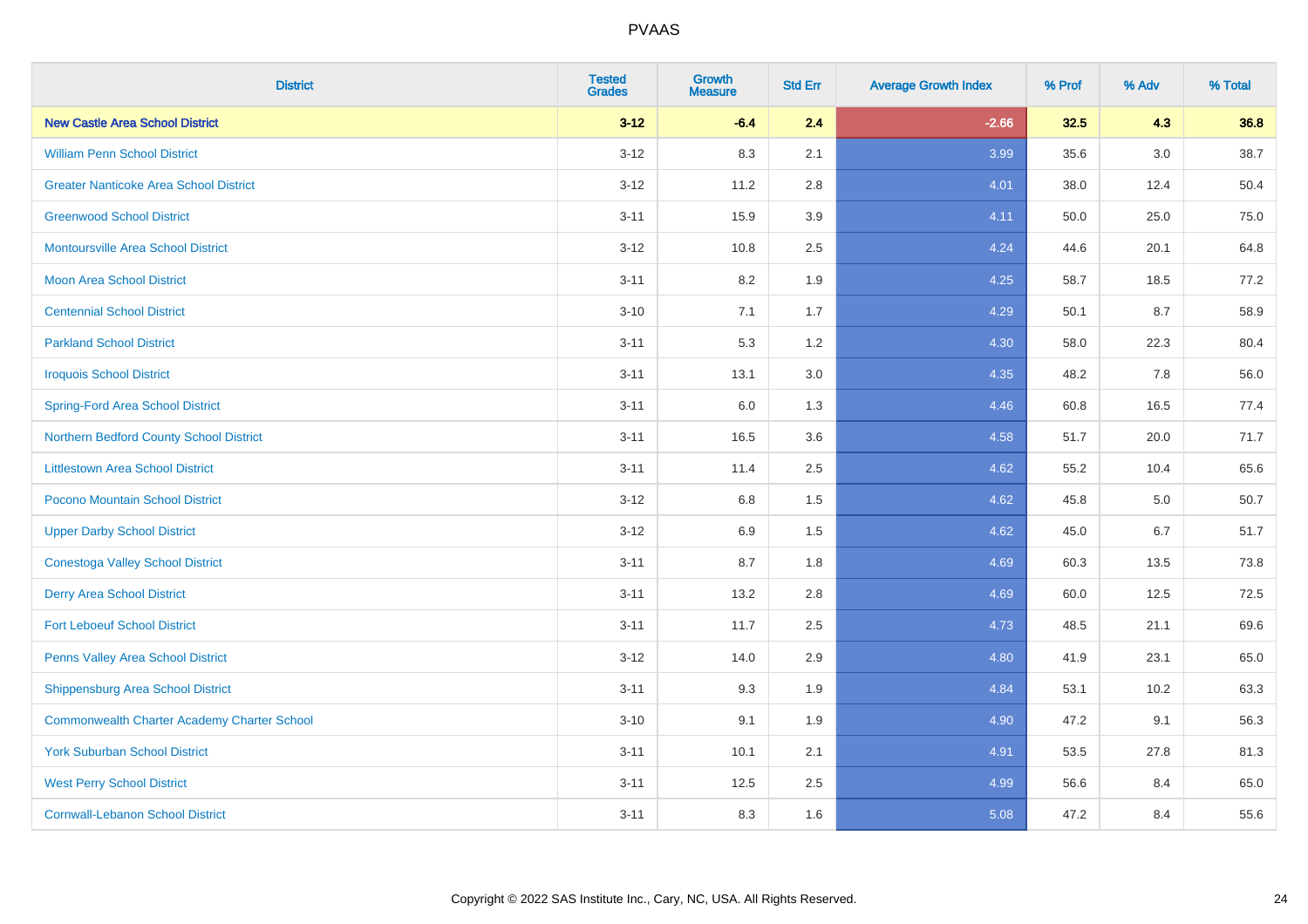| <b>District</b>                               | <b>Tested</b><br><b>Grades</b> | <b>Growth</b><br><b>Measure</b> | <b>Std Err</b> | <b>Average Growth Index</b> | % Prof | % Adv | % Total |
|-----------------------------------------------|--------------------------------|---------------------------------|----------------|-----------------------------|--------|-------|---------|
| <b>New Castle Area School District</b>        | $3 - 12$                       | $-6.4$                          | 2.4            | $-2.66$                     | 32.5   | 4.3   | 36.8    |
| <b>City CHS</b>                               | $10 - 11$                      | 13.6                            | 2.7            | 5.12                        | 45.8   | 3.0   | 48.8    |
| <b>Cocalico School District</b>               | $3 - 11$                       | 10.6                            | 2.0            | 5.18                        | 50.8   | 14.1  | 64.8    |
| <b>Haverford Township School District</b>     | $3 - 11$                       | $8.0\,$                         | 1.5            | 5.27                        | 53.0   | 25.5  | 78.6    |
| Fox Chapel Area School District               | $3 - 11$                       | 9.8                             | 1.8            | 5.36                        | 56.6   | 28.6  | 85.2    |
| <b>Mifflin County School District</b>         | $3 - 11$                       | 9.1                             | 1.7            | 5.49                        | 47.1   | 6.7   | 53.8    |
| <b>Unionville-Chadds Ford School District</b> | $3 - 11$                       | 17.1                            | 3.1            | 5.51                        | 68.1   | 13.2  | 81.3    |
| <b>Fleetwood Area School District</b>         | $3 - 10$                       | 12.2                            | 2.2            | 5.68                        | 53.5   | 11.6  | 65.2    |
| <b>Mountain View School District</b>          | $3 - 11$                       | 20.9                            | 3.5            | 5.91                        | 57.8   | 20.3  | 78.1    |
| <b>Wilson School District</b>                 | $3 - 12$                       | $8.8\,$                         | 1.5            | 5.96                        | 52.6   | 14.6  | 67.2    |
| <b>Saucon Valley School District</b>          | $3 - 11$                       | 14.7                            | 2.5            | 5.98                        | 48.7   | 20.2  | 69.0    |
| <b>Ridley School District</b>                 | $3 - 12$                       | 10.0                            | 1.6            | 6.10                        | 45.6   | 8.2   | 53.8    |
| <b>Avon Grove School District</b>             | $3 - 10$                       | 10.0                            | 1.6            | 6.26                        | 56.3   | 18.6  | 74.9    |
| <b>Abington Heights School District</b>       | $3 - 11$                       | 13.5                            | 2.2            | 6.27                        | 58.3   | 16.2  | 74.5    |
| <b>Pine-Richland School District</b>          | $3 - 11$                       | 11.5                            | 1.8            | 6.31                        | 60.6   | 24.4  | 85.0    |
| <b>Deer Lakes School District</b>             | $3 - 11$                       | 17.0                            | 2.7            | 6.32                        | 61.5   | 16.4  | 77.9    |
| <b>Derry Township School District</b>         | $3 - 10$                       | 12.8                            | 2.0            | 6.39                        | 54.8   | 25.8  | 80.6    |
| <b>Garnet Valley School District</b>          | $3 - 10$                       | 10.9                            | 1.7            | 6.53                        | 67.1   | 19.0  | 86.1    |
| <b>Hazleton Area School District</b>          | $3 - 11$                       | 9.6                             | 1.4            | 6.77                        | 45.0   | 7.8   | 52.9    |
| <b>Wissahickon School District</b>            | $3 - 10$                       | 12.5                            | 1.8            | 6.85                        | 58.3   | 22.4  | 80.7    |
| Southern York County School District          | $3 - 11$                       | 14.2                            | 2.1            | 6.91                        | 55.1   | 18.1  | 73.1    |
| <b>Delaware Valley School District</b>        | $3 - 11$                       | 12.6                            | 1.8            | 6.93                        | 55.2   | 16.2  | 71.4    |
| <b>Central York School District</b>           | $3 - 12$                       | 12.3                            | 1.7            | 7.20                        | 55.5   | 11.5  | 67.0    |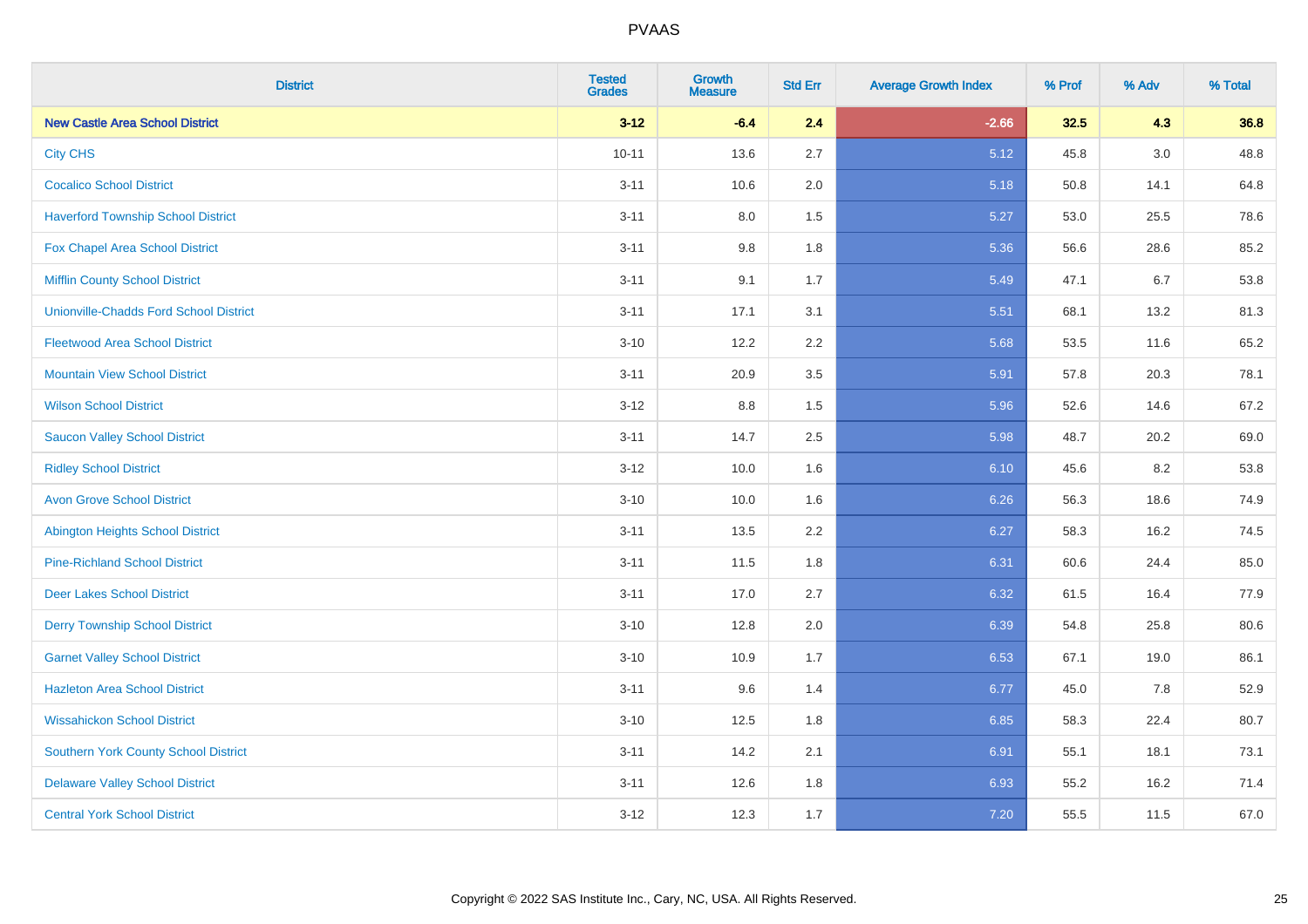| <b>District</b>                          | <b>Tested</b><br><b>Grades</b> | <b>Growth</b><br><b>Measure</b> | <b>Std Err</b> | <b>Average Growth Index</b> | % Prof | % Adv   | % Total |
|------------------------------------------|--------------------------------|---------------------------------|----------------|-----------------------------|--------|---------|---------|
| <b>New Castle Area School District</b>   | $3 - 12$                       | $-6.4$                          | 2.4            | $-2.66$                     | 32.5   | 4.3     | 36.8    |
| <b>Reading School District</b>           | $3 - 11$                       | 10.1                            | 1.4            | 7.25                        | 24.7   | $2.4\,$ | 27.2    |
| <b>Valley View School District</b>       | $3 - 11$                       | 18.1                            | 2.4            | 7.42                        | 53.7   | 14.7    | 68.4    |
| Pennsylvania Cyber Charter School        | $3 - 11$                       | 11.6                            | 1.5            | 7.54                        | 46.3   | 5.0     | 51.3    |
| <b>Upper Merion Area School District</b> | $3 - 11$                       | 15.3                            | 2.0            | 7.62                        | 59.3   | 19.3    | 78.6    |
| <b>Council Rock School District</b>      | $3 - 11$                       | 8.9                             | 1.2            | 7.65                        | 62.8   | 16.6    | 79.4    |
| <b>Tyrone Area School District</b>       | $3 - 12$                       | 19.7                            | 2.5            | 7.87                        | 60.4   | 16.7    | 77.1    |
| <b>Penn-Trafford School District</b>     | $3 - 11$                       | 13.4                            | 1.7            | 7.87                        | 62.3   | 21.9    | 84.2    |
| <b>Pennsbury School District</b>         | $3 - 11$                       | 11.7                            | 1.5            | 7.90                        | 60.1   | 21.3    | 81.3    |
| <b>Great Valley School District</b>      | $3 - 11$                       | 15.0                            | 1.9            | 7.98                        | 50.0   | 35.0    | 85.0    |
| Northern York County School District     | $3 - 11$                       | 15.6                            | 2.0            | 7.98                        | 57.4   | 11.5    | 68.8    |
| <b>Springfield School District</b>       | $3 - 11$                       | 13.8                            | 1.7            | 7.99                        | 60.9   | 21.5    | 82.4    |
| <b>Bethlehem Area School District</b>    | $3 - 11$                       | 9.3                             | 1.1            | 8.15                        | 44.7   | 12.0    | 56.7    |
| <b>Colonial School District</b>          | $3 - 11$                       | 14.0                            | 1.7            | 8.21                        | 60.2   | 19.6    | 79.8    |
| <b>Souderton Area School District</b>    | $3 - 11$                       | 12.4                            | 1.5            | 8.28                        | 61.7   | 15.2    | 76.9    |
| <b>North Penn School District</b>        | $3 - 11$                       | 9.1                             | 1.1            | 8.36                        | 55.8   | 17.0    | 72.8    |
| <b>Upper Dublin School District</b>      | $3 - 12$                       | 15.4                            | 1.8            | 8.53                        | 60.8   | 24.8    | 85.6    |
| <b>Dallastown Area School District</b>   | $3 - 11$                       | 13.5                            | 1.5            | 8.84                        | 56.0   | 17.9    | 73.8    |
| <b>Norwin School District</b>            | $3 - 11$                       | 18.0                            | 1.7            | 10.37                       | 58.5   | 27.0    | 85.4    |
| <b>West Chester Area School District</b> | $3 - 11$                       | 12.6                            | 1.2            | 10.38                       | 66.8   | 20.2    | 87.0    |
| <b>Upper Saint Clair School District</b> | $3 - 11$                       | 18.5                            | 1.7            | 10.65                       | 61.8   | 30.1    | 91.9    |
| Downingtown Area School District         | $3 - 11$                       | 12.1                            | 1.1            | 10.67                       | 60.0   | 23.5    | 83.6    |
| <b>Upper Perkiomen School District</b>   | $3 - 11$                       | 22.1                            | 2.1            | 10.74                       | 57.7   | 13.2    | 70.9    |